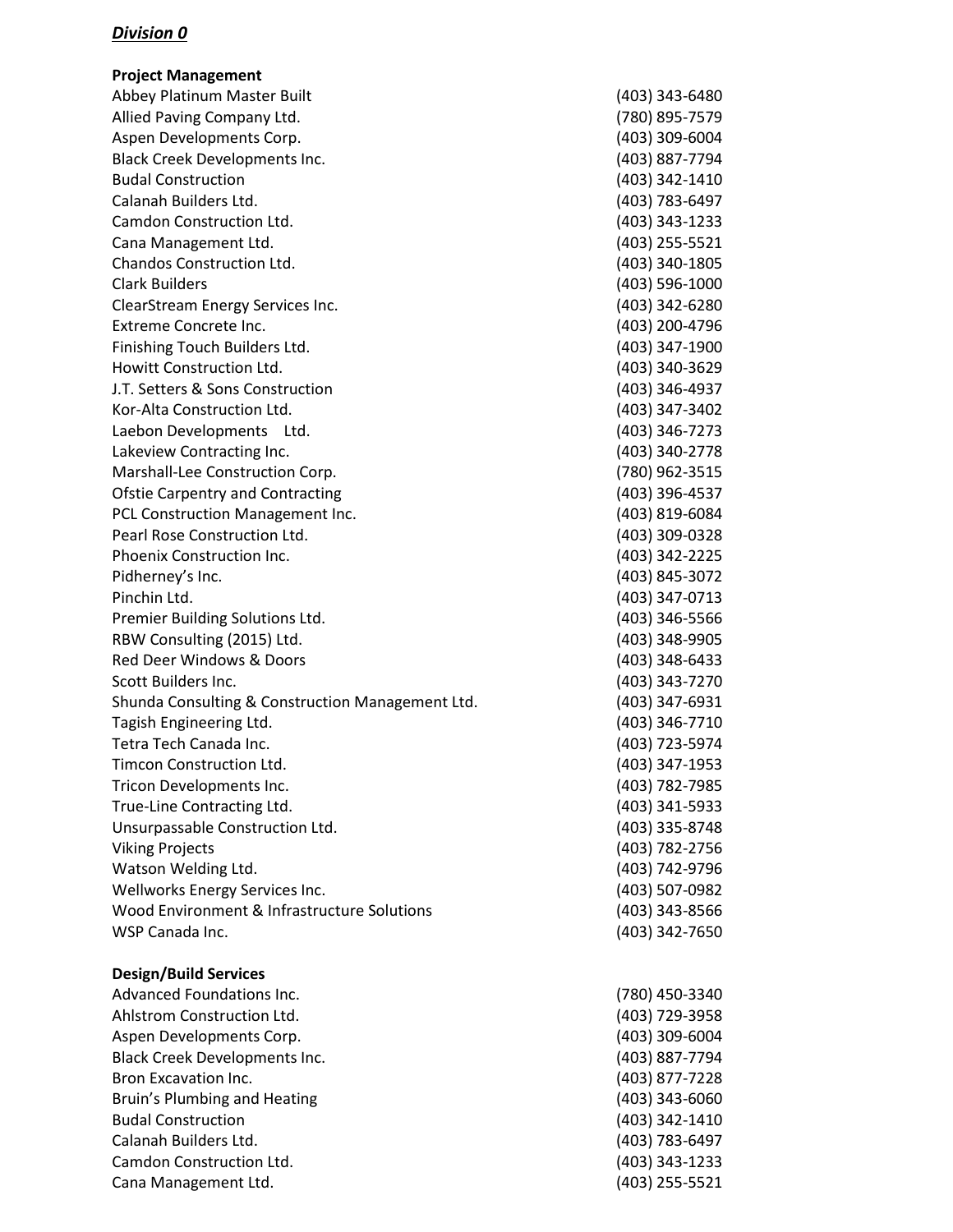| Chandos Construction Ltd.                        | (403) 340-1805 |
|--------------------------------------------------|----------------|
| <b>Clark Builders</b>                            | (403) 596-1000 |
| <b>Collicutt Energy Services Corp.</b>           | (888) 682-6888 |
| <b>Direct Horizontal Drilling</b>                | (780) 960-6037 |
| Force Copps Piling Inc.                          | (403) 341-0030 |
| <b>IMC Construction</b>                          | (403) 309-2129 |
| J.T. Setters & Sons Construction                 | (403) 346-4937 |
| Kor-Alta Construction Ltd.                       | (403) 347-3402 |
| Laebon Developments Ltd.                         | (403) 346-7273 |
| Magnum Mechanical Systems Ltd.                   | (780) 352-8542 |
| Marshall-Lee Construction Corp.                  | (780) 962-3515 |
| <b>Normark Homes</b>                             | (403) 556-7225 |
| PCL Construction Management Inc.                 | (403) 819-6084 |
| Pearl Rose Construction Ltd.                     | (403) 309-0328 |
| Phoenix Construction Inc.                        | (403) 342-2225 |
| Power-Link Technologies Ltd.                     | (780) 952-6649 |
| Premier Building Solutions Ltd.                  | (403) 346-5566 |
| RBW Consulting (2015) Ltd.                       | (403) 348-9905 |
| Real Enterprises Ltd.                            | (403) 358-3535 |
| Red Deer Piling Inc.                             | (403) 347-3220 |
| Red Deer Windows & Doors                         | (403) 348-6433 |
| Scott Builders Inc.                              | (403) 343-7270 |
| Shek Interiors Ltd.                              | (403) 346-7333 |
| Shunda Consulting & Construction Management Ltd. | (403) 347-6931 |
| Tetra Tech Canada Inc.                           | (403) 723-5974 |
| Tricon Developments Inc.                         | (403) 782-7985 |
| True-Line Contracting Ltd.                       | (403) 341-5933 |
| Wellworks Energy Services Inc.                   | (403) 507-0982 |
| Wood Environment & Infrastructure Solutions      | (403) 343-8566 |
| <b>Maintenance/ Parking Lots</b>                 |                |
| <b>Alberta Parking Lot Services</b>              | (403) 342-6313 |
| Border Paving Ltd.                               | (403) 343-1177 |
| Carbon Earthworks Ltd.                           | (403) 350-1794 |
| Continental Earthmovers Ltd.                     | (780) 352-5006 |
| Environmental 360 Solutions (Alberta Ltd)        | (403) 352-3297 |
| J.T. Setters & Sons Construction                 | (403) 346-4937 |
| RanN Maintenance Ltd.                            | (403) 337-5887 |
| Real Enterprises Ltd.                            | (403) 358-3535 |
| Wellworks Energy Services Inc.                   | (403) 507-0982 |
| <b>Tools &amp; Equipment Sales/Rentals</b>       |                |
| Action Equipment Rentals Inc.                    | (403) 340-0400 |
| <b>Big Bear Energy Services</b>                  | (403) 396-0702 |
| <b>BTO Contracting Ltd.</b>                      | (780) 999-1745 |
| Central Alberta Tile One Inc.                    | (403) 346-7088 |
| <b>Collicutt Energy Services Corp.</b>           | (888) 682-6888 |
| Continental Earthmovers Ltd.                     | (780) 352-5006 |
| <b>Direct Horizontal Drilling</b>                | (780) 960-6037 |
| <b>EECOL Electric</b>                            | (403) 343-3101 |
| Environmental 360 Solutions (Alberta Ltd)        | (403) 352-3297 |
| GCS Energy Services Ltd.                         | (403) 340-8840 |
| <b>Gentek Building Products</b>                  | (403) 506-4990 |
| Go Services Inc./Potty Go Rentals                | (403) 342-9950 |
| Handicare                                        | (780) 884-4002 |
| Herc Rentals Inc.                                | (403) 342-7220 |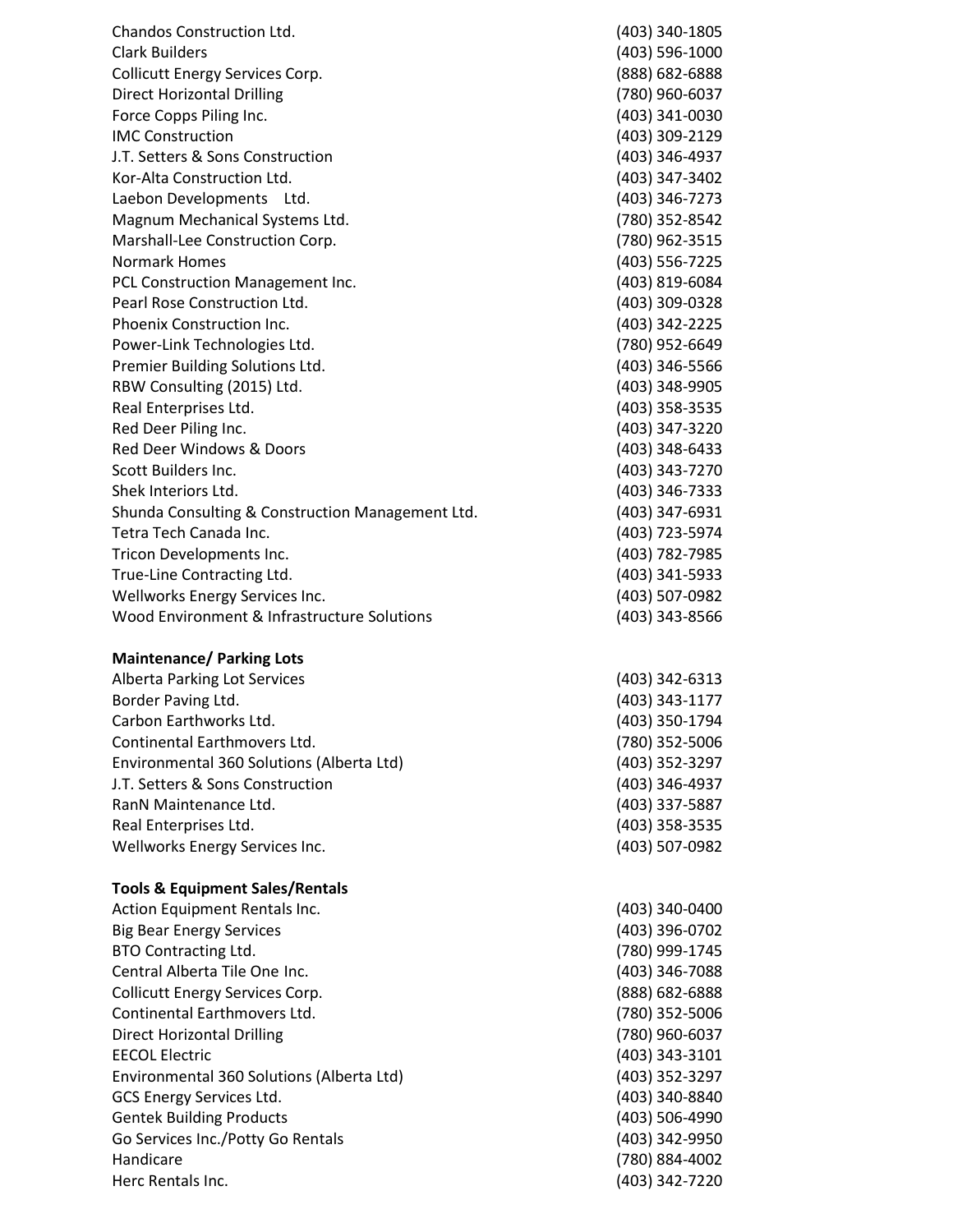| Home Building Centre                            | (403) 343-6422 |
|-------------------------------------------------|----------------|
| Pidherney's Inc.                                | (403) 845-3072 |
| Proform Concrete Services (285319 Alberta Ltd.) | (403) 343-6099 |
| Pumps & Pressure Inc.                           | (403) 347-9770 |
| Red Deer Fasteners & Tools Ltd.                 | (403) 342-6030 |
| United Rentals of Canada Inc.                   | (403) 343-8051 |
| Unsurpassable Construction Ltd.                 | (403) 335-8748 |
| Watson Welding Ltd.                             | (403) 742-9796 |

**General Contractors**

A.C.T. Home Services Inc. (780)352-7663 AIC Construction Ltd. (403) 272-2219 Al Saunders Contracting & Consulting (403) 638-4261 Allied Paving Company Ltd. (780) 895-7579 Aspen Developments Corp. (403) 309-6004 Black Creek Developments Inc. (403) 887-7794 BTO Contracting Ltd. (780) 999-1745 Budal Construction (403) 342-1410 Calanah Builders Ltd. (403) 783-6497 Camdon Construction Ltd. (403) 343-1233 Cana Management Ltd. (403) 255-5521 Canadian Horizontal Drilling Inc. (780) 352-5041 Cast Construction (403) 505-4024 Chandos Construction Ltd. (403) 340-1805 Chevallier Geo-Con Ltd. (403) 844-2736 Clark Builders (403) 596-1000 DB Bobcat Services Ltd. (403) 782-3437 Direct Horizontal Drilling (780) 960-6037 Extreme Concrete Inc. (403) 200-4796 Finishing Touch Builders Ltd. (403) 347-1900 G. MacRitchie Forestry Services Ltd. (780) 778-9712 GCS Energy Services Ltd. (403) 340-8840 Howitt Construction Ltd. (403) 340-3629 IMC Construction (403) 309-2129 J.T. Setters & Sons Construction (403) 346-4937 Kor-Alta Construction Ltd. (403) 347-3402 Laebon Developments Ltd. (403) 346-7273 Marshall-Lee Construction Corp. (780) 962-3515 McKnight Enterprises Ltd. (403) 728-3715 North Star Trucking Ltd. (403) 742-9636 Ofstie Carpentry and Contracting (403) 396-4537 Open Excavation Inc. (780) 682-3788 Parkland Ltd. (403) 343-2428 PCL Construction Management Inc. (403) 819-6084 Pearl Rose Construction Ltd. (403) 309-0328 Phoenix Construction Inc. (403) 342-2225 Pidherney's Inc. (403) 845-3072 Premier Building Solutions Ltd. (403) 346-5566 RBW Consulting (2015) Ltd. (403) 348-9905 Red Deer Windows & Doors (403) 348-6433 Real Enterprises Ltd. (403) 358-3535 Scott Builders Inc. (403) 343-7270 Seal Team Ltd. (403) 352-7993 Shunda Consulting & Construction Management Ltd. (403) 347-6931

| 403) 343-6422 |
|---------------|
| 403) 845-3072 |
| 403) 343-6099 |
| 403) 347-9770 |
| 403) 342-6030 |
| 403) 343-8051 |
| 403) 335-8748 |
| 403) 742-9796 |
|               |
|               |
|               |
|               |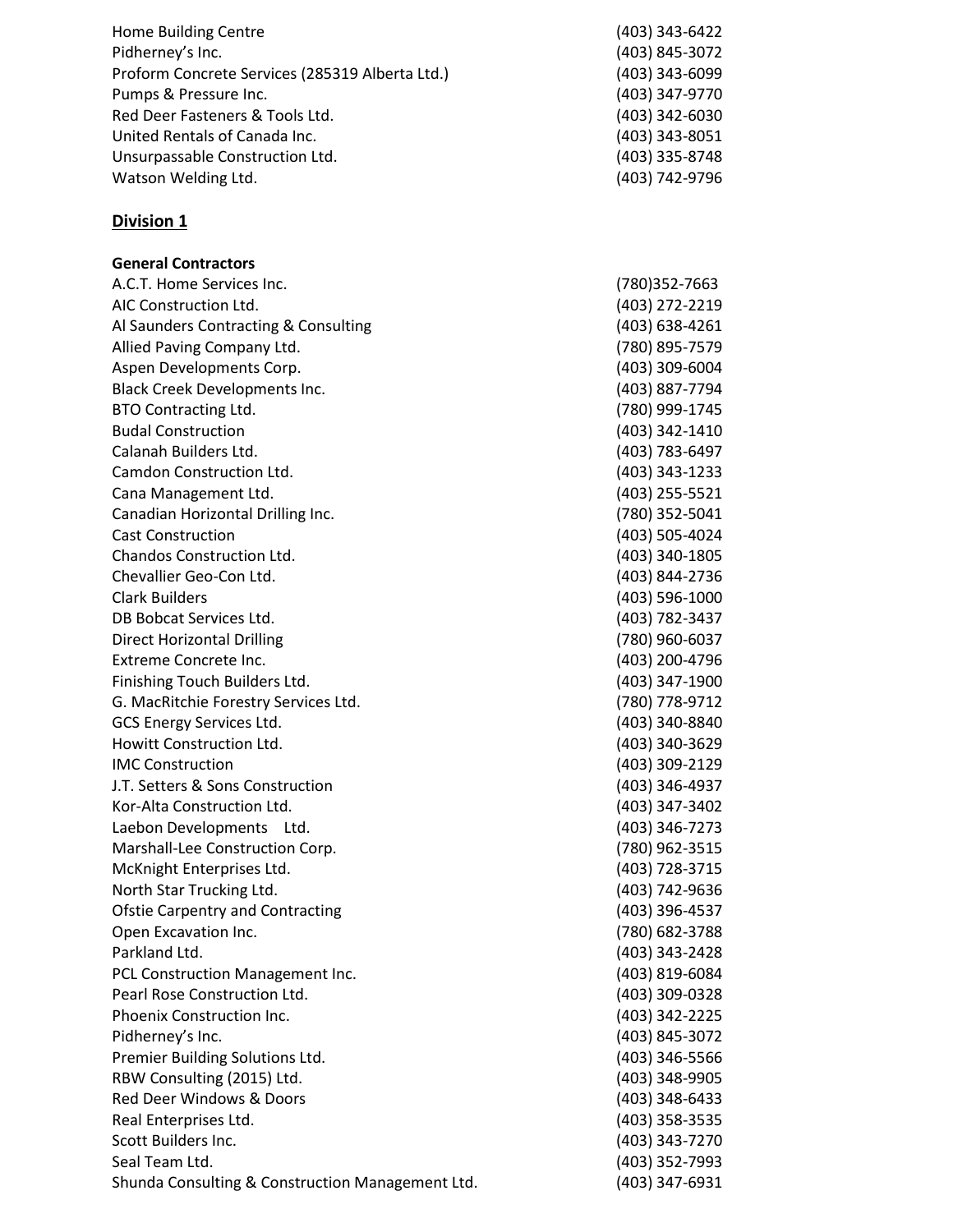| (780) 289-5465 |
|----------------|
| (403) 309-1942 |
| (403) 347-1953 |
| (403) 782-7985 |
| (403) 341-5933 |
| (403) 335-8748 |
| (403) 887-2288 |
| (403) 507-0982 |
| (403) 742-9796 |
|                |

#### **Roads & Highways**

Alberta Parking Lot Services (403) 342-6313 Allied Paving Company Ltd. (780) 895-7579 BTO Contracting Ltd. (780) 999-1745 Carbon Earthworks Ltd. (403) 350-1794 Chevallier Geo-Con Ltd. (403) 844-2736 Continental Earthmovers Ltd. (780) 352-5006 Crow Enterprises Ltd. (780) 789-3721 Frontier Construction Products Ltd. (780) 789-3666 GCS Energy Services Ltd. (403) 340-8840 Hopkins Construction (Lacombe) Ltd. (403) 782-4400 Howitt Construction Ltd. (403) 340-3629 J. Coulson Construction Ltd. (403) 342-6887 J.T. Setters & Sons Construction (403) 346-4937 Kor-Alta Construction Ltd. (403) 347-3402 McKnight Enterprises Ltd. (403) 728-3715 Northside Construction Partnership (403) 347-8544 North Star Trucking Ltd. (403) 742-9636 Nu-West Construction Products (780) 448-7222 Olds Concrete Services (2014) Ltd. (403) 556-2979 Open Excavation Inc. (780) 682-3788 ParklandGeo Ltd. (403) 343-2428 Pidherney's Inc. (403) 845-3072 Proform Concrete Services (285319 Alberta Ltd.) (403) 343-6099 RanN Maintenance Ltd. (403) 337-5887 Spectre Systems (A Division of 1932275 Alberta Ltd.) (780) 239-4321 TBL Construction Ltd. (403) 309-1942 Unsurpassable Construction Ltd. (403) 335-8748 Wood Environment & Infrastructure Solutions (403) 343-8566

#### **Bridges & Engineered Works**

| Bernie Lublinkhof Welding Ltd.              | (403) 729-2261 |
|---------------------------------------------|----------------|
| Canam Bridges Canada Inc.                   | (450) 479-1300 |
| Force Copps Piling Inc.                     | (403) 341-0030 |
| Frontier Construction Products Ltd.         | (780) 789-3666 |
| Open Excavation Inc.                        | (780) 682-3788 |
| ParklandGeo Ltd.                            | (403) 343-2428 |
| <b>Standard West Steel</b>                  | (403) 358-4227 |
| Timcon Construction Ltd.                    | (403) 347-1953 |
| Urban Dirtworks Inc.                        | (403) 887-2288 |
| Watson Welding Ltd.                         | (403) 742-9796 |
| Wood Environment & Infrastructure Solutions | (403) 343-8566 |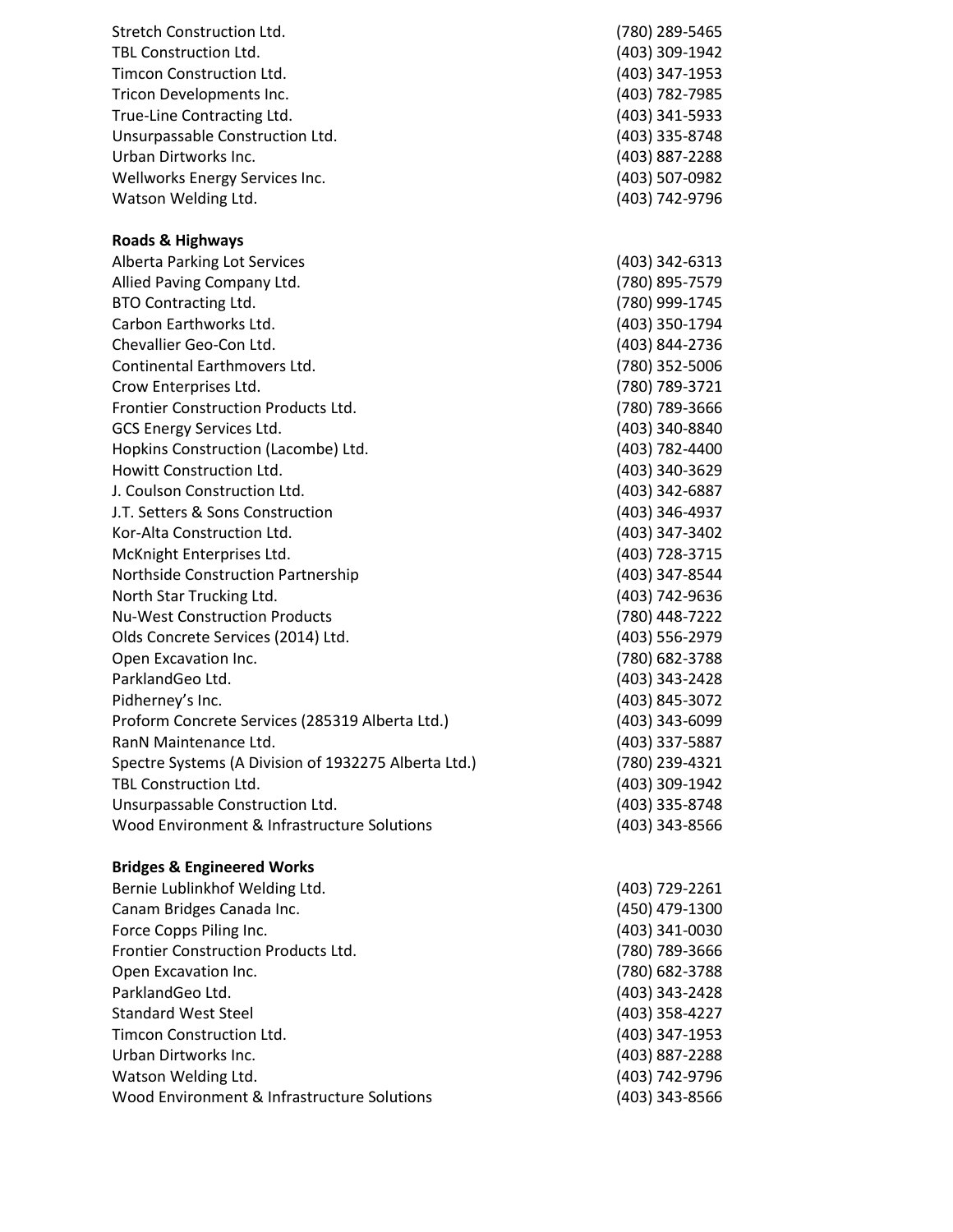| <b>Aggregates (Granular Materials)</b>               |                |
|------------------------------------------------------|----------------|
| Allied Paving Company Ltd.                           | (780) 895-7579 |
| Bettenson's Sand & Gravel Co. Ltd.                   | (403) 343-0203 |
| Border Paving Ltd.                                   | (403) 343-1177 |
| <b>BURNCO Rock Products Ltd.</b>                     | (403) 343-3940 |
| Carbon Earthworks Ltd.                               | (403) 350-1794 |
| Cen-Con Concrete Inc.                                | (403) 346-1553 |
| Continental Earthmovers Ltd.                         | (780) 352-5006 |
| DB Bobcat Services Ltd.                              | (403) 782-3437 |
| Environmental 360 Solutions (Alberta Ltd)            | (403) 352-3297 |
| <b>GCS Energy Services Ltd.</b>                      | (403) 340-8840 |
| Grayson Excavating Ltd.                              | (403) 782-1821 |
| Hopkins Construction (Lacombe) Ltd.                  | (403) 782-4400 |
| Howell's Excavating Ltd.                             | (403) 227-3201 |
| J. Coulson Construction Ltd.                         | (403) 342-6887 |
| J.T. Setters & Sons Construction                     | (403) 346-4937 |
| Lafarge Canada Inc.                                  | (403) 346-1644 |
| LMRS Enterprises Ltd.                                | (403) 506-6555 |
| Marshall Construction Company Inc.                   | (403) 343-6386 |
| McKnight Enterprises Ltd.                            | (403) 728-3715 |
| North Star Trucking Ltd.                             | (403) 742-9636 |
| ParklandGeo Ltd.                                     | (403) 343-2428 |
| Pidherney's Inc.                                     | (403) 845-3072 |
| Unsurpassable Construction Ltd.                      | (403) 335-8748 |
| Urban Dirtworks Inc.                                 | (403) 887-2288 |
| Vince Walker Construction Ltd.                       | (403) 586-4193 |
| Watson Welding Ltd.                                  | (403) 742-9796 |
| Wood Environment & Infrastructure Solutions          | (403) 343-8566 |
| <b>Ground Heating/ Frost Removal</b>                 |                |
| Chevallier Geo-Con Ltd.                              | (403) 844-2736 |
| Continental Earthmovers Ltd.                         | (780) 352-5006 |
| GCS Energy Services Ltd.                             | (403) 340-8840 |
|                                                      |                |
| Landscaping                                          |                |
| Alberta Hydroseeding Inc.                            | (403) 279-9365 |
| Allied Paving Company Ltd.                           | (780) 895-7579 |
| <b>Appollo Landscaping Services</b>                  | (403) 348-3580 |
| <b>Big Bear Energy Services</b>                      | (403) 396-0702 |
| <b>Blue Grass Sod Farms</b>                          | (403) 347-7211 |
| Bricar Contracting Ltd.                              | (403) 358-5221 |
| Carbon Earthworks Ltd.                               | (403) 350-1794 |
| Cen-Con Concrete Inc.                                | (403) 346-1553 |
| Continental Earthmovers Ltd.                         | (780) 352-5006 |
| DB Bobcat Services Ltd.                              | (403) 782-3437 |
| DirtWright Landscape & Construction (DeftWorks Ltd.) | (587) 797-3175 |
| Environmental 360 Solutions (Alberta Ltd)            | (403) 352-3297 |
| Frontier Construction Products Ltd.                  | (780) 789-3666 |
| GCS Energy Services Ltd.                             | (403) 340-8840 |
| Greentree Eco-Friendly Services Ltd.                 | (780) 476-9273 |
| J.T. Setters & Sons Construction                     | (403) 346-4937 |
| Lakeview Contracting Inc.                            | (403) 340-2778 |
| North Star Trucking Ltd.                             | (403) 742-9636 |
| Open Excavation Inc.                                 | (780) 682-3788 |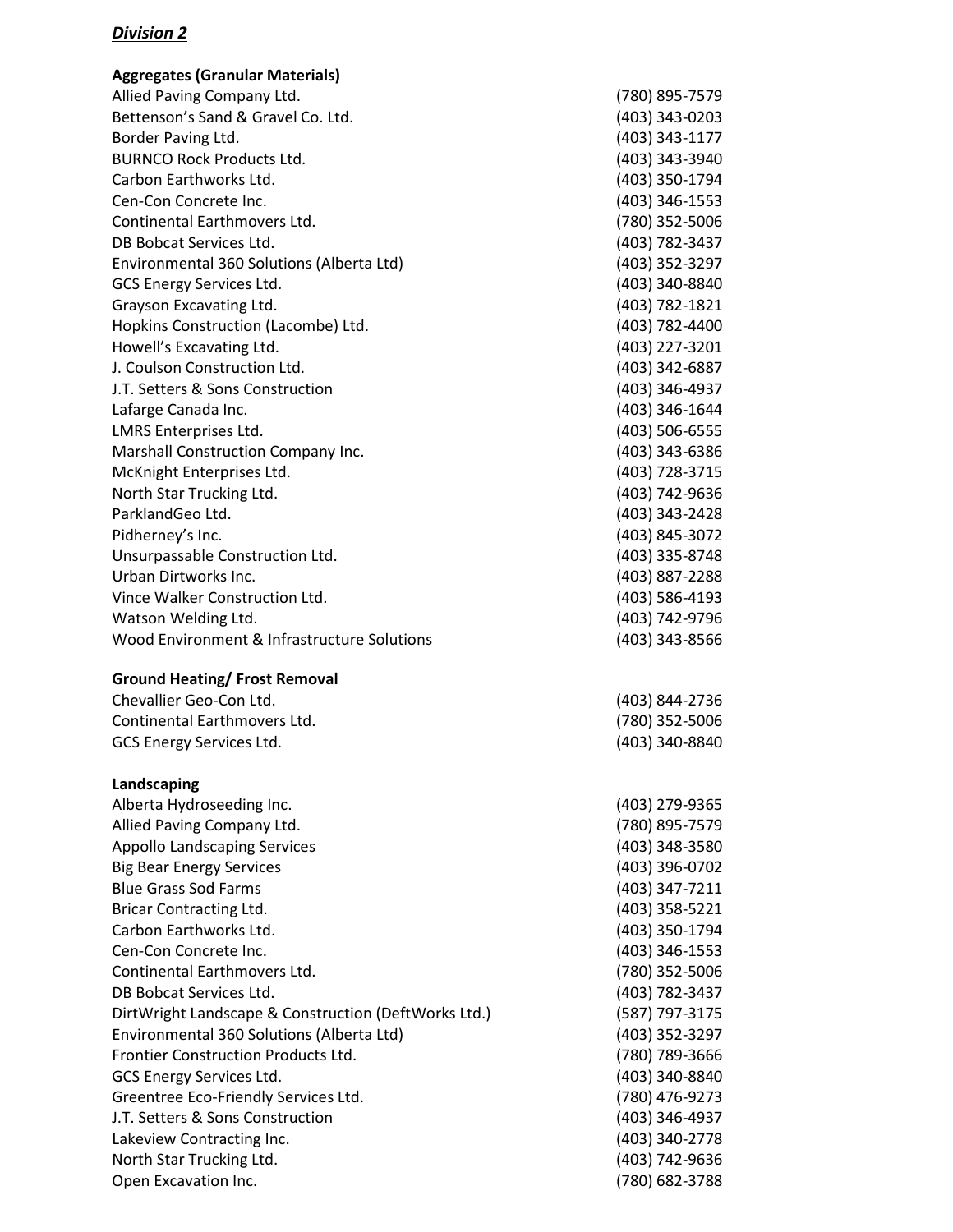| ParklandGeo Ltd.<br>Real Enterprises Ltd.<br>Southern Irrigation<br>Watson Welding Ltd.<br>Wolf's Botanical Landscaping                                                                                                                                                                                                                                                                                                                       | (403) 340-8755<br>(403) 358-3535<br>(403) 346-0043<br>(403) 742-9796<br>(403) 782-5729                                                                                                                                                |
|-----------------------------------------------------------------------------------------------------------------------------------------------------------------------------------------------------------------------------------------------------------------------------------------------------------------------------------------------------------------------------------------------------------------------------------------------|---------------------------------------------------------------------------------------------------------------------------------------------------------------------------------------------------------------------------------------|
| <b>Landscape Supplies</b><br>Bettenson's Sand & Gravel Co. Ltd.<br><b>Big Bear Energy Services</b><br><b>Blue Grass Sod Farms</b><br><b>Brock White Construction</b><br><b>BURNCO Rock Products Ltd.</b><br>Central Alberta Co-op Ltd. - Red Deer Home & Garden<br>Continental Earthmovers Ltd.<br>Environmental 360 Solutions (Alberta Ltd)<br>Parkland Nursery & Landscape Services Ltd.<br>Proform Concrete Services (285319 Alberta Ltd.) | (403) 343-0203<br>(403) 396-0702<br>(403) 347-7211<br>(403) 287-5889<br>(403) 343-3940<br>(403) 341-5600<br>(780) 352-5006<br>(403) 352-3297<br>(403) 340-8755<br>(403) 343-6099                                                      |
| <b>Fencing</b><br>A&B Exterior Ltd.<br>A.C.T. Home Services Inc.<br>Alberta Hydroseeding Inc.<br>Allied Paving Company Ltd.<br><b>Big Bear Energy Services</b><br>CCT Bins Inc.<br>Crow Enterprises Ltd.<br>Environmental 360 Solutions (Alberta Ltd)<br>McKnight Enterprises Ltd.<br>Open Excavation Inc.<br>Q & Q Fencing<br>Rite-Way Fencing Inc.<br>Wellworks Energy Services Inc.                                                        | (780) 717-1487<br>(780)352-7663<br>(403) 279-9365<br>(780) 895-7579<br>(403) 396-0702<br>(403) 392-4016<br>(780) 789-3721<br>(403) 352-3297<br>(403) 728-3715<br>(780) 682-3788<br>(403) 347-7994<br>(403) 340-3000<br>(403) 507-0982 |
| <b>Interlocking Brick</b><br><b>Appollo Landscaping Services</b><br>Block-Tech Industries Ltd.<br><b>Brock White Construction</b><br>Central Alberta Co-op Ltd. - Red Deer Home & Garden<br>DirtWright Landscape & Construction (DeftWorks Ltd.)<br>Lakeview Contracting Inc.<br>Proform Concrete Services (285319 Alberta Ltd.)<br>Wolf's Botanical Landscaping                                                                              | (403) 348-3580<br>(403) 877-5301<br>(403) 287-5889<br>(403) 341-5600<br>(587) 797-3175<br>(403) 340-2778<br>(403) 343-6099<br>(403) 782-5729                                                                                          |
| <b>Site Preparation</b><br>Advanced Foundations Inc.<br>Allied Paving Company Ltd.<br><b>Appollo Landscaping Services</b><br>Bettenson's Sand & Gravel Co. Ltd.<br><b>Big Bear Energy Services</b><br><b>Blue Grass Sod Farms</b><br>Border Paving Ltd.<br><b>Bricar Contracting Ltd.</b><br><b>Brock White Construction</b><br>Canadian Horizontal Drilling Inc.<br>Carbon Earthworks Ltd.<br>Cen-Con Concrete Inc.                          | (780) 450-3340<br>(780) 895-7579<br>(403) 348-3580<br>(403) 343-0203<br>(403) 396-0702<br>(403) 347-7211<br>(403) 343-1177<br>(403) 358-5221<br>(403) 287-5889<br>(780) 352-5041<br>(403) 350-1794<br>(403) 346-1553                  |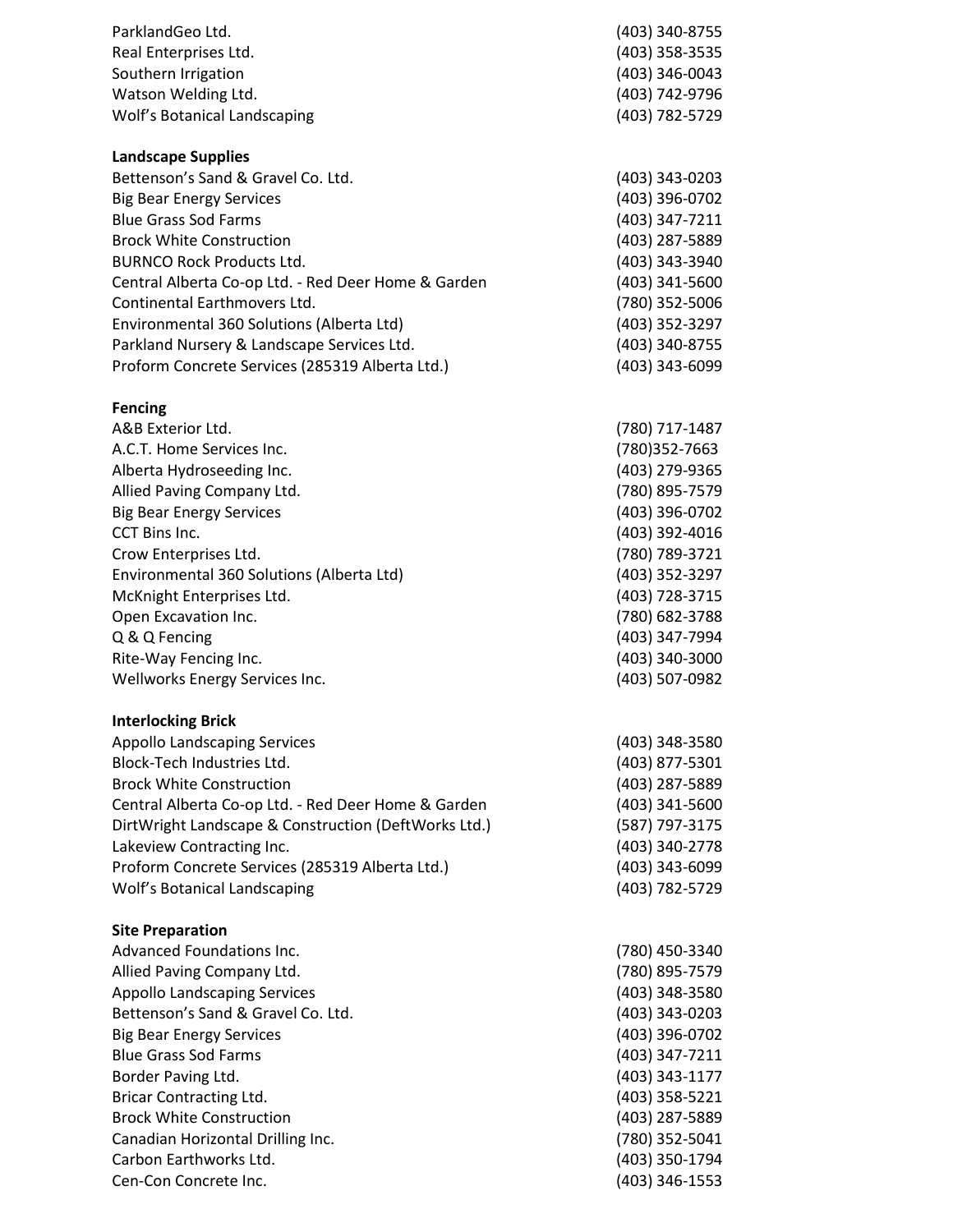Chevalli er Ge o -Con Ltd. (403) 84 Collins Concrete & Bobcat Ltd. Continental Earthmover s Ltd. (780) 35 2 -5006 Crow Enterprises Ltd. DB Bobcat Services Ltd. GCS Energy Services Ltd. G rayson Excavating Ltd. (40 Ho w ell's Ex cava ting Ltd. How itt C onstruction Ltd. (403) 340 J. Coulson Construction Ltd. J.T. Setters & Sons Construction Marshall Construction Company Inc. McKnight Enterprises Ltd. LMRS Enterprises Ltd. North Star Trucking Ltd. Open Excavation Inc. ParklandGeo Ltd. Parkland Nursery & Landscape Services Ltd. Pidher ney's Inc. (403 Real Enterprises Ltd .  $(403)$ Southern Irrigatio n (403) 346 -0043 THS Septic and Civil Solutions Tricon Developments Inc. United Utilities Ltd. Unsurpassable Construction Ltd. Urban Dirtworks Inc. (403) 887 Vince Walker Construction Ltd. The Construction of the Construction of the Construction of the Constantion of  $(403)$  58 Wall y's Backhoe Services Ltd. (403) 741 Watson Welding Ltd. Wellworks Energy Services Inc. Wood Environment & In frastructure Soluti

#### **Earthwork**

Advan ced Foundations Inc Allied Paving Company Ltd. Appollo Landscaping Services Bettenson's Sand & Gravel Co. Ltd. Big Bear Energy Services Blue Grass Sod Farms Bricar Contracting Ltd. Brock White Construction BTO Con tracting Ltd. (780) 999 Canadian Ho rizontal Drilling Inc. (780) 352 Carbon Earthwo rks Ltd. Cen -Con Concrete Inc. (403) 346 Chevallier Geo -Con Ltd. (403) 844 -2736 Continental Earthmovers Ltd. D B Bobcat Service s Ltd GCS Energy Services Ltd Howell's Excavating Ltd. (403) 227 Howitt Construction Ltd. J. Coulson Construction Ltd J.T. Setters & S o ns Constructio n Kaon Infrastructure Ltd. North Star Trucking Ltd. (403) 742 Open Excavation Inc.

4 - 2736 (403) 994-3352 9 -3721 ) 782 -343 7 - 8840 3) 78 2 - 1821 (403) 22 7 -3201 (403) 340-3629 342 -6887 - 4937 (403) 343-6386 (403) 728-3715 (403) 506-6555 (403) 742-9636 (780) 682-3788 (403) 343 - 242 8 (403) 340 -8755 ) 845 - 3072 358 -3535 (403) 844-2559 (403) 782-7985 (403) 391-1167 -874 8 (403) 887-2288 6 -4193 (403) 741-7347 (403) 742-9796 (403) 507-0982 ons (403) 343 -8566 . (780) 450 -3340 (780) 895-7579 (403) 348-3580 ( 403) 343 -0203 - 0702 (403) 34 7 -7211 ( 403) 358 -5221 (403) 287-5889 - 1 745 (780) 352-5041 (403) 35 0 -1794 (403) 346-1553 ( 7 80) 352 -5006 . (403) 782 -3437 . (403) 340 -8840 (403) 227-3201 -362 9 . (403) 342 -6887 (403) 346 -4937 -63 5 5 (403) 742-9636 (780) 682-3788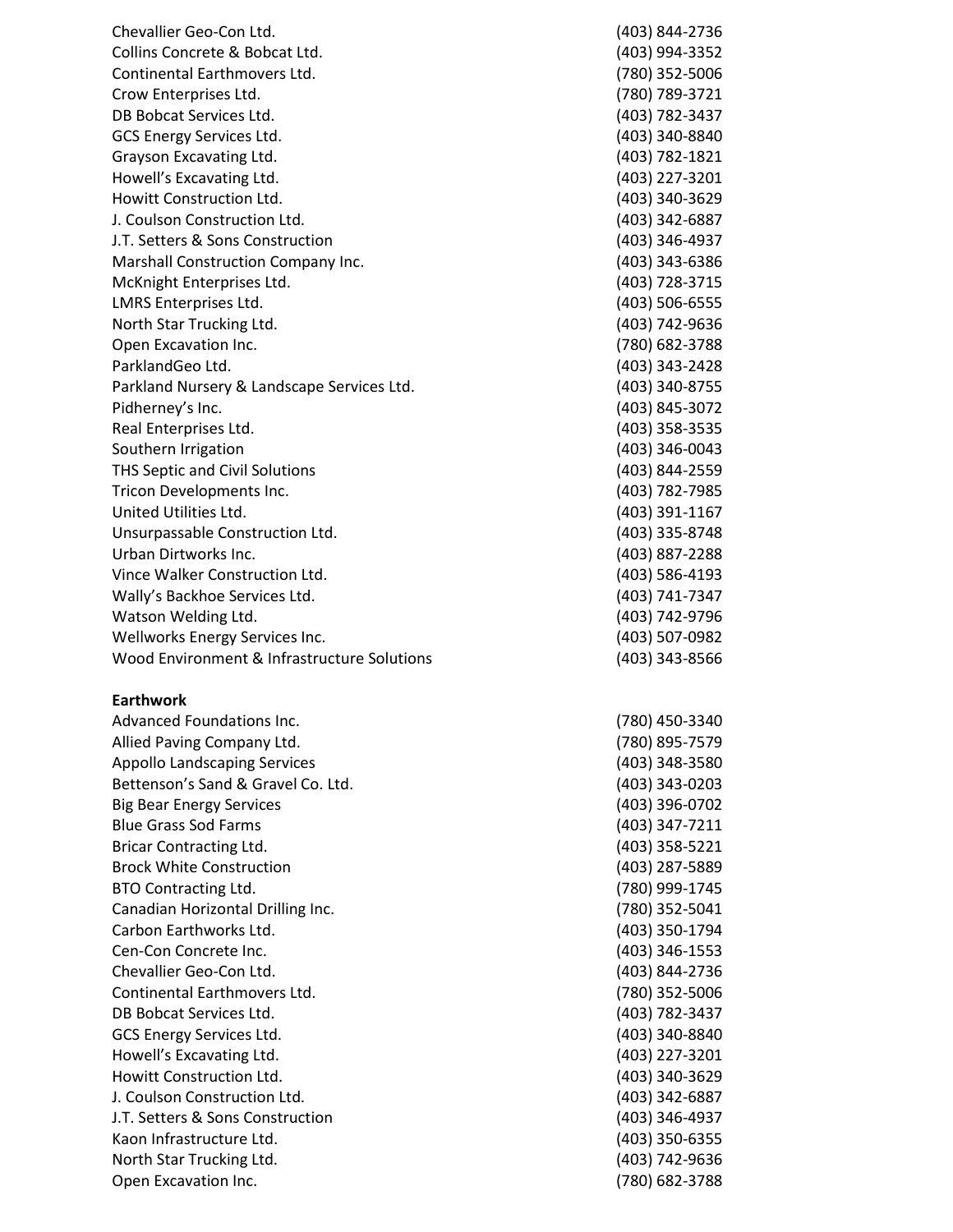| ParklandGeo Ltd.                            | (403) 343-2428 |
|---------------------------------------------|----------------|
| Parkland Nursery & Landscape Services Ltd.  | (403) 340-8755 |
| Pidherney's Inc.                            | (403) 845-3072 |
| Real Enterprises Ltd.                       | (403) 358-3535 |
| <b>TBL Construction Ltd.</b>                | (403) 309-1942 |
| The Trenchless Guys Ltd.                    | (403) 588-9098 |
| THS Septic and Civil Solutions              | (403) 844-2559 |
| Tricon Developments Inc.                    | (403) 782-7985 |
| United Utilities Ltd.                       | (403) 391-1167 |
| Unsurpassable Construction Ltd.             | (403) 335-8748 |
| Urban Dirtworks Inc.                        | (403) 887-2288 |
| Vince Walker Construction Ltd.              | (403) 586-4193 |
|                                             | (403) 741-7347 |
| Wally's Backhoe Services Ltd.               |                |
| Watson Welding Ltd.                         | (403) 742-9796 |
| Wellworks Energy Services Inc.              | (403) 507-0982 |
| Wolf's Botanical Landscaping                | (403) 782-5729 |
| Wood Environment & Infrastructure Solutions | (403) 343-8566 |
| <b>Pile Driving</b>                         |                |
| Bernie Lublinkhof Welding Ltd.              | (403) 729-2261 |
| Force Copps Piling Inc.                     | (403) 341-0030 |
| ParklandGeo Ltd.                            | (403) 343-2428 |
| Red Deer Piling Inc.                        | (403) 347-3220 |
| <b>Standard West Steel</b>                  | (403) 358-4227 |
| Wood Environment & Infrastructure Solutions | (403) 343-8566 |
| <b>Sanitary Systems</b>                     |                |
| AIC Construction Ltd.                       | (403) 272-2219 |
| <b>Big Bear Energy Services</b>             | (403) 396-0702 |
| Canadian Horizontal Drilling Inc.           | (780) 352-5041 |
| Carbon Earthworks Ltd.                      | (403) 350-1794 |
| Continental Earthmovers Ltd.                | (780) 352-5006 |
| <b>Direct Horizontal Drilling</b>           | (780) 960-6037 |
| <b>GCS Energy Services Ltd.</b>             | (403) 340-8840 |
| Grayson Excavating Ltd.                     | (403) 782-1821 |
| J. Coulson Construction Ltd.                | (403) 342-6887 |
| J.T. Setters & Sons Construction            | (403) 346-4937 |
| Kaon Infrastructure Ltd.                    | (403) 350-6355 |
| Magnum Mechanical Systems Ltd.              | (780) 352-8542 |
| ParklandGeo Ltd.                            | (403) 343-2428 |
| Pidherney's Inc.                            | (403) 845-3072 |
| The Trenchless Guys Ltd.                    | (403) 588-9098 |
| THS Septic and Civil Solutions              | (403) 844-2559 |
| United Utilities Ltd.                       | (403) 391-1167 |
| Urban Dirtworks Inc.                        | (403) 887-2288 |
| Wellworks Energy Services Inc.              | (403) 507-0982 |
| Wood Environment & Infrastructure Solutions | (403) 343-8566 |
| <b>Site Demolition</b>                      |                |
| A&B Exterior Ltd.                           | (780) 717-1487 |
| Allied Paving Company Ltd.                  | (780) 895-7579 |
| Bettenson's Sand & Gravel Co. Ltd.          | (403) 343-0203 |
| <b>Big Bear Energy Services</b>             | (403) 396-0702 |
| Bricar Contracting Ltd.                     | (403) 358-5221 |
| <b>BTO Contracting Ltd.</b>                 | (780) 999-1745 |
| <b>Budal Construction</b>                   | (403) 342-1410 |
|                                             |                |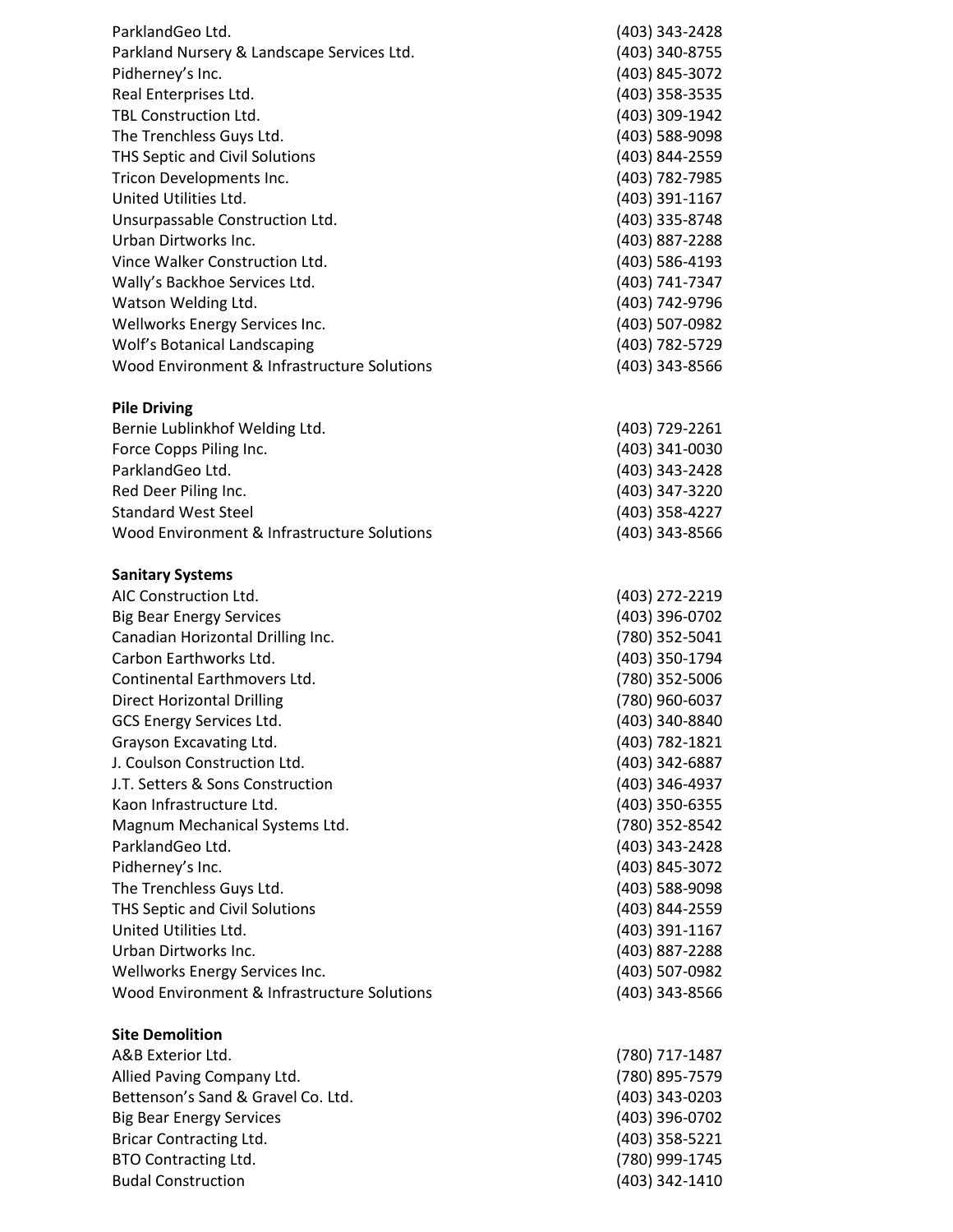CCT Bins Inc. (403) 392-4016 Cen-Con Concrete Inc. (403) 346-1553 Continental Earthmovers Ltd. (780) 352-5006 DB Bobcat Services Ltd. (403) 782-3437 Finishing Touch Builders Ltd. (403) 347-1900 J. Coulson Construction Ltd. (403) 342-6887 J.T. Setters & Sons Construction (403) 346-4937 Marshall Construction Company Inc. (403) 343-6386 McKnight Enterprises Ltd. (403) 728-3715 North Star Trucking Ltd. (403) 742-9636 Pidherney's Inc. (403) 845-3072 Shek Interiors Ltd. (403) 346-7333 The Trenchless Guys Ltd. (403) 588-9098 Tricon Developments Inc. (403) 782-7985 Unsurpassable Construction Ltd. (403) 335-8748 Valley City Demolition (Selective / Interior) (403) 588-0791 Wellworks Energy Services Inc. (403) 507-0982 Wood Environment & Infrastructure Solutions (403) 343-8566 **Excavation & Fill** Advanced Foundations Inc. (780) 450-3340 Allied Paving Company Ltd. (780) 895-7579

Bettenson's Sand & Gravel Co. Ltd. (403) 343-0203 Big Bear Energy Services (403) 396-0702 Border Paving Ltd. (403) 343-1177 Bricar Contracting Ltd. (403) 358-5221 BTO Contracting Ltd. (780) 999-1745 Carbon Earthworks Ltd. (403) 350-1794 Cen-Con Concrete Inc. (403) 346-1553 Chevallier Geo-Con Ltd. (403) 844-2736 Collins Concrete & Bobcat Ltd. (403) 994-3352 Continental Earthmovers Ltd. (780) 352-5006 Crow Enterprises Ltd. (780) 789-3721 DB Bobcat Services Ltd. (403) 782-3437 GCS Energy Services Ltd. (403) 340-8840 Gilmar Construction Ltd. (403) 343-1028 Grayson Excavating Ltd. (403) 782-1821 Grindstone Paving & Excavating Ltd. (587) 586-6007 Howell's Excavating Ltd. (403) 227-3201 Howitt Construction Ltd. (403) 340-3629 J. Coulson Construction Ltd. (403) 342-6887 J.T. Setters & Sons Construction (403) 346-4937 Kaon Infrastructure Ltd. (403) 350-6355 Lakeview Contracting Inc. (403) 340-2778 LMRS Enterprises Ltd. (403) 506-6555 Marshall Construction Company Inc. (403) 343-6386 McKnight Enterprises Ltd. (403) 728-3715 North Star Trucking Ltd. (403) 742-9636 Open Excavation Inc. (780) 682-3788 ParklandGeo Ltd. (403) 343-2428 Pidherney's Inc. (403) 845-3072 Spectre Systems (A Division of 1932275 Alberta Ltd.) (780) 239-4321 Tanas Concrete Industries (403) 335-3212 TBL Construction Ltd. (403) 309-1942 The Trenchless Guys Ltd. (403) 588-9098 THS Septic and Civil Solutions (403) 844-2559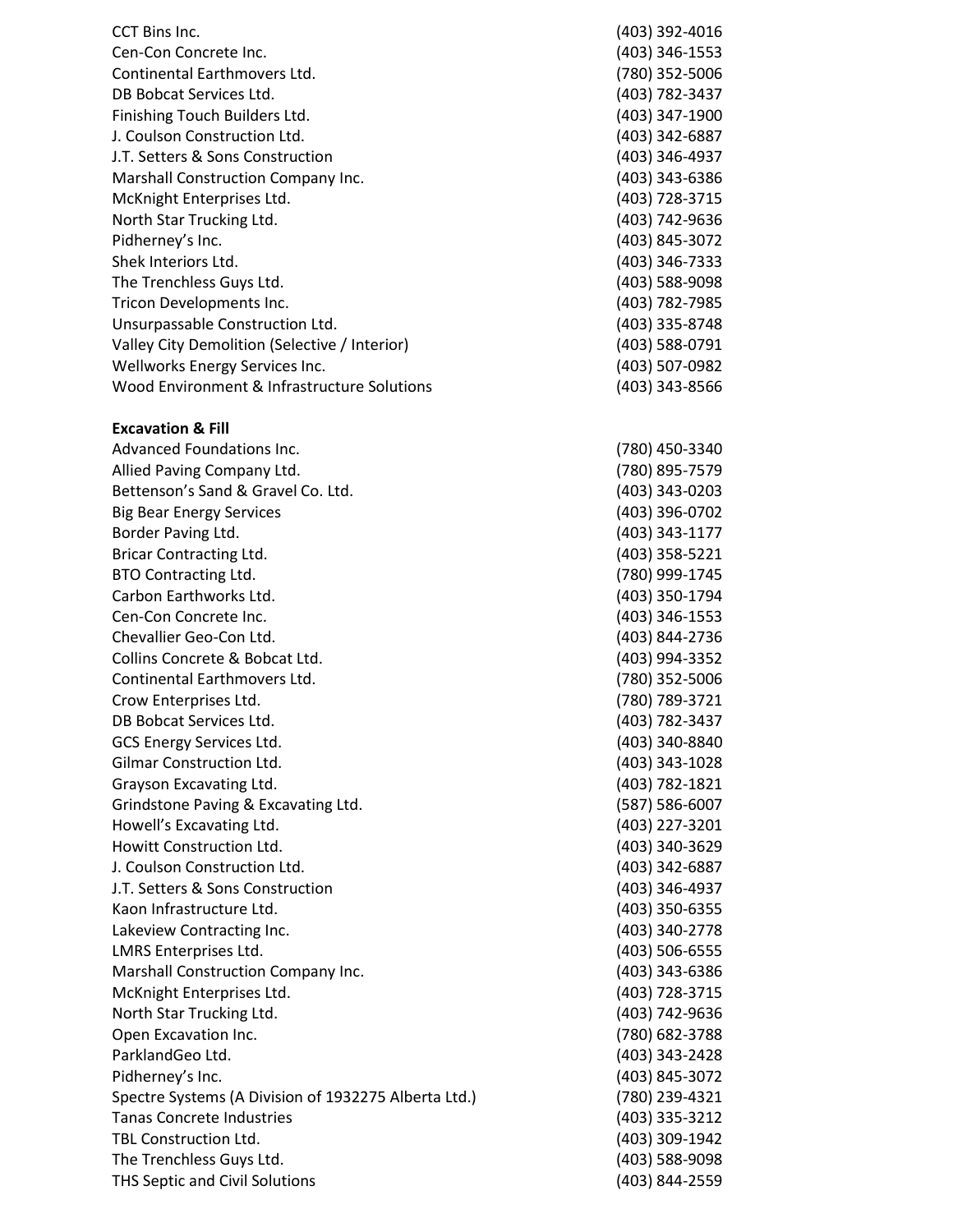| Unsurpassable Construction Ltd.             | (403) 335-8748 |
|---------------------------------------------|----------------|
| Urban Dirtworks Inc.                        | (403) 887-2288 |
| Vince Walker Construction Ltd.              | (403) 586-4193 |
| Wally's Backhoe Services Ltd.               | (403) 741-7347 |
| Watson Welding Ltd.                         | (403) 742-9796 |
| Wellworks Energy Services Inc.              | (403) 507-0982 |
| Wood Environment & Infrastructure Solutions | (403) 343-8566 |

| <b>Curbs &amp; Gutters</b>                           |                |
|------------------------------------------------------|----------------|
| Allied Paving Company Ltd.                           | (780) 895-7579 |
| Cen-Con Concrete Inc.                                | (403) 346-1553 |
| Continental Earthmovers Ltd.                         | (780) 352-5006 |
| DirtWright Landscape & Construction (DeftWorks Ltd.) | (587) 797-3175 |
| <b>Extreme Concrete Inc.</b>                         | (403) 200-4796 |
| Mountain West Concrete Contractors Ltd.              | (403) 244-1131 |
| <b>Nu-West Construction Products</b>                 | (780) 448-7222 |
| Olds Concrete Services (2014) Ltd.                   | (403) 556-2979 |
| ParklandGeo Ltd.                                     | (403) 343-2428 |
| Pasquale Mancuso Construction Ltd.                   | (403) 346-6715 |
| Proform Concrete Services (285319 Alberta Ltd.)      | (403) 343-6099 |
| <b>Tanas Concrete Industries</b>                     | (403) 335-3212 |
| Wood Environment & Infrastructure Solutions          | (403) 343-8566 |
| <b>Paving Specialties</b>                            |                |
| Allied Paving Company Ltd.                           | (780) 895-7579 |
| Border Paving Ltd.                                   | (403) 343-1177 |
| Continental Earthmovers Ltd.                         | (780) 352-5006 |
| ParklandGeo Ltd.                                     | (403) 343-2428 |
| Proform Concrete Services (285319 Alberta Ltd.)      | (403) 343-6099 |
| Spectre Systems (A Division of 1932275 Alberta Ltd.) | (780) 239-4321 |
|                                                      |                |
| <b>Paving</b>                                        |                |
| Alberta Parking Lot Services                         | (403) 342-6313 |
| Allied Paving Company Ltd.                           | (780) 895-7579 |
| Border Paving Ltd.                                   | (403) 343-1177 |
| Continental Earthmovers Ltd.                         | (780) 352-5006 |
| Grindstone Paving & Excavating Ltd.                  | (587) 586-6007 |
| J.T. Setters & Sons Construction                     | (403) 346-4937 |
| ParklandGeo Ltd.                                     | (403) 343-2428 |
| Spectre Systems (A Division of 1932275 Alberta Ltd.) | (780) 239-4321 |
| <b>Underground Storage Tank Removal</b>              |                |
| Bettenson's Sand & Gravel Co. Ltd.                   | (403) 343-0203 |
| <b>Big Bear Energy Services</b>                      | (403) 396-0702 |
| <b>BTO Contracting Ltd.</b>                          | (780) 999-1745 |
| Continental Earthmovers Ltd.                         | (780) 352-5006 |
| J.T. Setters & Sons Construction                     | (403) 346-4937 |
| North Star Trucking Ltd.                             | (403) 742-9636 |
| ParklandGeo Ltd.                                     | (403) 343-2428 |
| Pidherney's Inc.                                     | (403) 845-3072 |
| Pinchin Ltd.                                         | (403) 347-0713 |
| United Utilities Ltd.                                | (403) 391-1167 |
| Unsurpassable Construction Ltd.                      | (403) 335-8748 |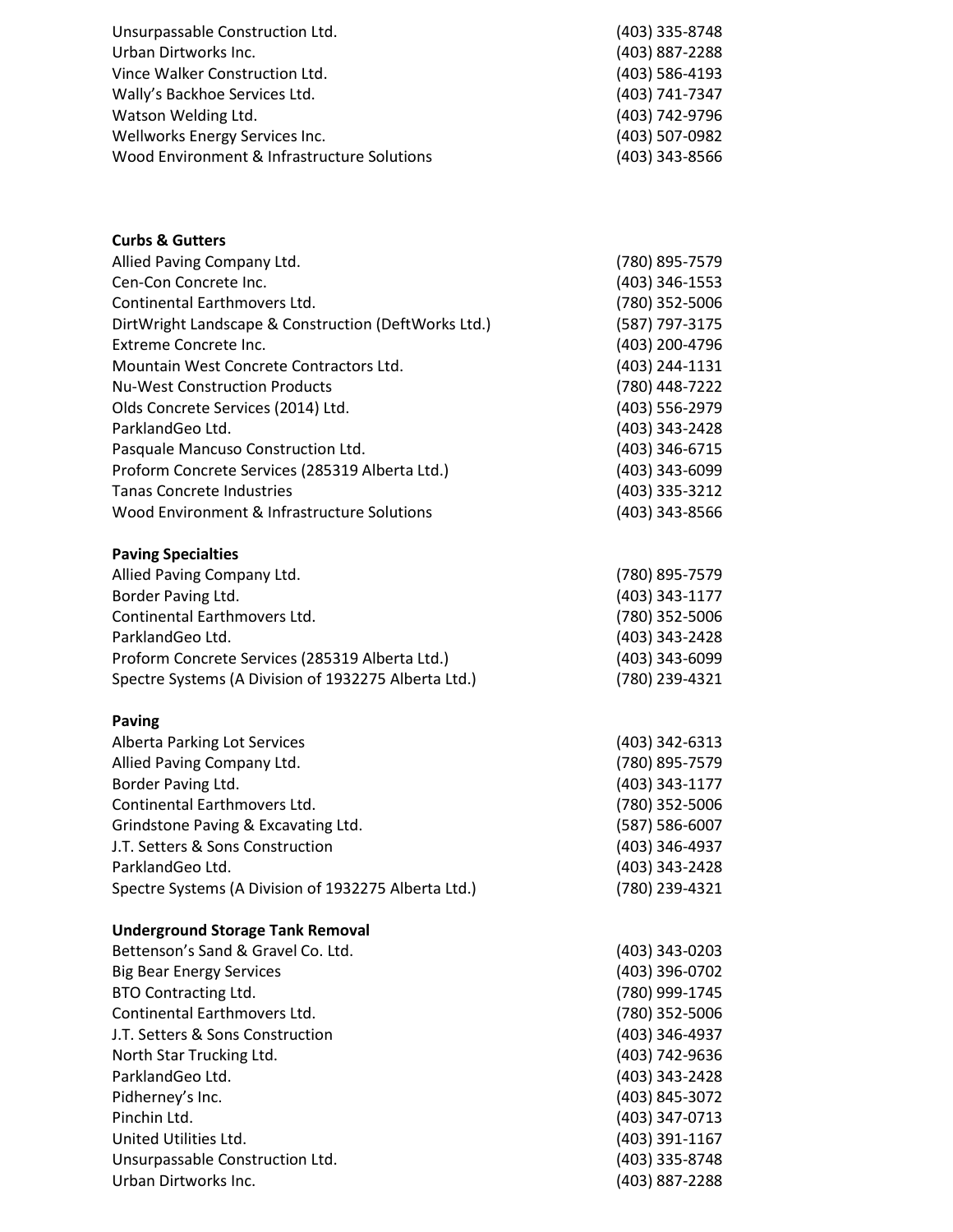| Wellworks Energy Services Inc.                               | (403) 507-0982                   |
|--------------------------------------------------------------|----------------------------------|
| <b>Removal &amp; Handling of Hazardous Materials</b>         |                                  |
| Ask Environmental                                            | (888) 613-3025                   |
| <b>Big Bear Energy Services</b>                              | (403) 396-0702                   |
| <b>Bricar Contracting Ltd.</b>                               | (403) 358-5221                   |
| Connelly Industrial Insulation Services (2004) Ltd.          | (403) 343-3125                   |
| Environmental 360 Solutions (Alberta Ltd)                    | (403) 352-3297                   |
| J.T. Setters & Sons Construction                             | (403) 346-4937                   |
| ParklandGeo Ltd.                                             | (403) 343-2428                   |
| Pinchin Ltd.                                                 | (403) 347-0713                   |
| Unsurpassable Construction Ltd.                              | (403) 335-8748                   |
| Wellworks Energy Services Inc.                               | (403) 507-0982                   |
| <b>Culvert &amp; Drainage Material</b>                       |                                  |
| Allied Paving Company Ltd.                                   | (780) 895-7579                   |
| <b>Big Bear Energy Services</b>                              | (403) 396-0702                   |
| <b>Brock White Construction</b>                              | (403) 287-5889                   |
| Canada Culvert                                               | (780) 487-3404                   |
| Carbon Earthworks Ltd.                                       | (403) 350-1794                   |
| Crow Enterprises Ltd.                                        | (780) 789-3721                   |
| Frontier Construction Products Ltd.                          | (780) 789-3666                   |
|                                                              |                                  |
| GCS Energy Services Ltd.<br>J.T. Setters & Sons Construction | (403) 340-8840                   |
|                                                              | (403) 346-4937                   |
| North Star Trucking Ltd.                                     | (403) 742-9636                   |
| Open Excavation Inc.                                         | (780) 682-3788                   |
| ParklandGeo Ltd.                                             | (403) 343-2428                   |
| The Trenchless Guys Ltd.                                     | (403) 588-9098                   |
| TBL Construction Ltd.                                        | (403) 309-1942                   |
| United Utilities Ltd.                                        | (403) 391-1167                   |
| Unsurpassable Construction Ltd.                              | (403) 335-8748                   |
| Urban Dirtworks Inc.                                         | (403) 887-2288                   |
| Watson Welding Ltd.                                          | (403) 742-9796                   |
| Wood Environment & Infrastructure Solutions                  | (403) 343-8566                   |
| <b>Watermain Installation &amp; Replacement</b>              |                                  |
| United Utilities Ltd.                                        | (403) 391-1167                   |
| <b>Division 3</b>                                            |                                  |
| <b>Castings - Foundry</b>                                    |                                  |
| Norwood Foundry Ltd.                                         | (780) 955-8844                   |
| <b>Concrete Coring</b>                                       |                                  |
| DirtWright Landscape & Construction (DeftWorks Ltd.)         | (587) 797-3175                   |
| <b>Concrete Cutting</b>                                      |                                  |
| DirtWright Landscape & Construction (DeftWorks Ltd.)         | (587) 797-3175                   |
| <b>Concrete Demolition</b>                                   |                                  |
| DirtWright Landscape & Construction (DeftWorks Ltd.)         | (587) 797-3175                   |
| <b>Concrete Foundations/ Steel Reinforcing</b>               |                                  |
| Advanced Foundations Inc.                                    | (780) 450-3340                   |
|                                                              |                                  |
| Caveman Contracting Ltd.<br>Cen-Con Concrete Inc.            | (403) 588-5852<br>(403) 346-1553 |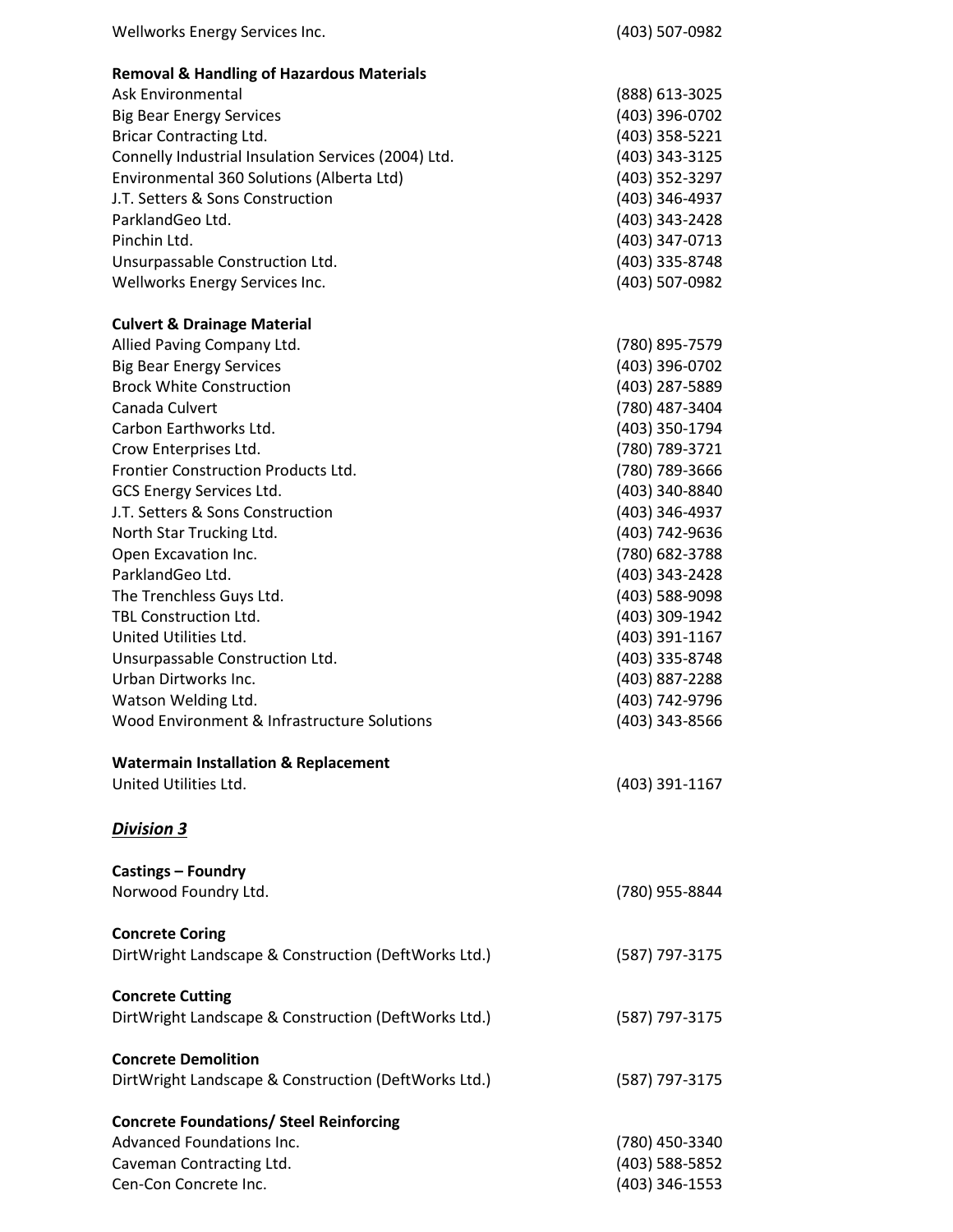| Collins Concrete & Bobcat Ltd.                                                   | (403) 994-3352                   |
|----------------------------------------------------------------------------------|----------------------------------|
| DirtWright Landscape & Construction (DeftWorks Ltd.)                             | (587) 797-3175                   |
| Extreme Concrete Inc.                                                            | (403) 200-4796                   |
| GCS Energy Services Ltd.                                                         | (403) 340-8840                   |
| Gilmar Construction Ltd.                                                         | (403) 343-1028                   |
| Kutney Concrete Foundations                                                      | (403) 588-2346                   |
| Marshall Construction Company Inc.                                               | (403) 343-6386                   |
| Mountain West Concrete Contractors Ltd.                                          | (403) 244-1131                   |
| <b>Nu-West Construction Products</b>                                             | (780) 448-7222                   |
| ParklandGeo Ltd.                                                                 | (403) 343-2428                   |
| Pasquale Mancuso Construction Ltd.                                               | (403) 346-6715                   |
| Pierre's Concrete Ltd.                                                           | (403) 845-5153                   |
| Shunda Consulting & Construction Management Ltd.                                 | (403) 347-6931                   |
| <b>Tanas Concrete Industries</b>                                                 | (403) 335-3212                   |
| Western Municipal Contracting Ltd.                                               | (780) 460-9540                   |
| Wood Environment & Infrastructure Solutions                                      | (403) 343-8566                   |
| <b>Concrete Forms and Accessories</b>                                            |                                  |
| <b>Brock White Construction</b>                                                  | (403) 287-5889                   |
| Cen-Con Concrete Inc.                                                            | (403) 346-1553                   |
| GCS Energy Services Ltd.                                                         | (403) 340-8840                   |
| Gilmar Construction Ltd.                                                         | (403) 343-1028                   |
| Mountain West Concrete Contractors Ltd.                                          | (403) 244-1131                   |
| <b>NCA Northland</b>                                                             | (403) 342-1555                   |
| <b>Nu-West Construction Products</b>                                             | (780) 448-7222                   |
| Pasquale Mancuso Construction Ltd.                                               | (403) 346-6715                   |
| <b>Concrete Patching</b><br>DirtWright Landscape & Construction (DeftWorks Ltd.) | (587) 797-3175                   |
|                                                                                  |                                  |
| <b>Grouts</b>                                                                    |                                  |
| <b>Brock White Construction</b>                                                  | (403) 287-5889                   |
| GCS Energy Services Ltd.                                                         | (403) 340-8840                   |
| <b>NCA Northland</b>                                                             | (403) 342-1555                   |
| <b>Nu-West Construction Products</b>                                             | (780) 448-7222                   |
| ParklandGeo Ltd.                                                                 | (403) 343-2428                   |
| Pierre's Concrete Ltd.                                                           | (403) 845-5153                   |
| Urban Dirtworks Inc.                                                             | (403) 887-2288                   |
| <b>Pre-Cast Concrete</b>                                                         |                                  |
| Eagle Builders Inc.                                                              | (403) 357-9543                   |
| Proform Concrete Services (285319 Alberta Ltd.)                                  | (403) 343-6099                   |
| Tricon Developments Inc.                                                         | (403) 782-7985                   |
| <b>Ready Mixed Concrete</b>                                                      |                                  |
| <b>BURNCO Rock Products Ltd.</b>                                                 | (403) 343-3940                   |
| Kutney Concrete Foundations                                                      | (403) 588-2346                   |
| Lafarge Canada Inc.                                                              | (403) 346-1644                   |
| North Star Trucking Ltd.                                                         | (403) 742-9636                   |
| ParklandGeo Ltd.                                                                 | (403) 343-2428                   |
| Pidherney's Inc.<br><b>Tanas Concrete Industries</b>                             | (403) 845-3072<br>(403) 335-3212 |
| Wetaskiwin Ready Mix Ltd.                                                        | (780) 352-4301                   |
| Wood Environment & Infrastructure Solutions                                      | (403) 343-8566                   |
|                                                                                  |                                  |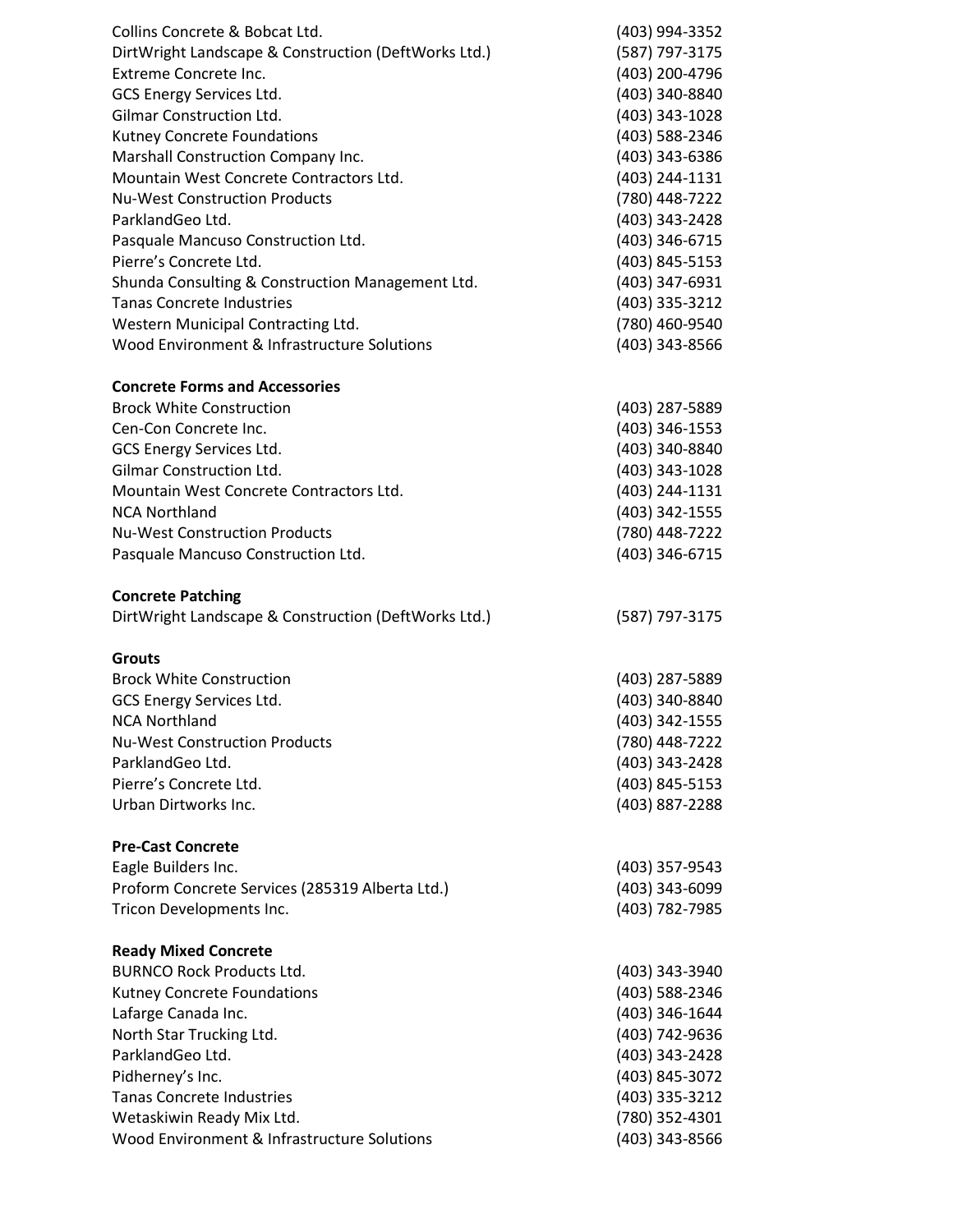| <b>Structural Concrete</b>                           |                |
|------------------------------------------------------|----------------|
| Advanced Foundations Inc.                            | (780) 450-3340 |
| Cen-Con Concrete Inc.                                | (403) 346-1553 |
| DirtWright Landscape & Construction (DeftWorks Ltd.) | (587) 797-3175 |
| GCS Energy Services Ltd.                             | (403) 340-8840 |
| Mountain West Concrete Contractors Ltd.              | (403) 244-1131 |
| North Star Trucking Ltd.                             | (403) 742-9636 |
| ParklandGeo Ltd.                                     | (403) 343-2428 |
| Pierre's Concrete Ltd.                               | (403) 845-5153 |
| Timcon Construction Ltd.                             | (403) 347-1953 |
| Western Municipal Contracting Ltd.                   | (780) 460-9540 |
| Wood Environment & Infrastructure Solutions          | (403) 343-8566 |
| <b>Specialty Concrete</b>                            |                |
| <b>Brock White Construction</b>                      | (403) 287-5889 |
| Cen-Con Concrete Inc.                                | (403) 346-1553 |
| DirtWright Landscape & Construction (DeftWorks Ltd.) | (587) 797-3175 |
| Extreme Concrete Inc.                                | (403) 200-4796 |
| Lafarge Canada Inc.                                  | (403) 346-1644 |
| Mountain West Concrete Contractors Ltd.              | (403) 244-1131 |
| North Star Trucking Ltd.                             | (403) 742-9636 |
| <b>Nu-West Construction Products</b>                 | (780) 448-7222 |
| Olds Concrete Services (2014) Ltd.                   | (403) 556-2979 |
| ParklandGeo Ltd.                                     | (403) 343-2428 |
| Propaint                                             | (403) 877-1655 |
| Real Enterprises Ltd.                                | (403) 358-3535 |
| Timcon Construction Ltd.                             | (403) 347-1953 |
| Wetaskiwin Ready Mix Ltd.                            | (780) 352-4301 |
| Wood Environment & Infrastructure Solutions          | (403) 343-8566 |
| <b>Specialty Concrete Finishes</b>                   |                |
| Central Alberta Tile One Inc.                        | (403) 346-7088 |
| DirtWright Landscape & Construction (DeftWorks Ltd.) | (587) 797-3175 |
| Extreme Concrete Inc.                                | (403) 200-4796 |
| Mountain West Concrete Contractors Ltd.              | (403) 244-1131 |
| <b>NCA Northland</b>                                 | (403) 342-1555 |
| <b>Nu-West Construction Products</b>                 | (780) 448-7222 |
| Pierre's Concrete Ltd.                               | (403) 845-5153 |
| Proform Concrete Services (285319 Alberta Ltd.)      | (403) 343-6099 |
| <b>Stained &amp; Stamped Concrete</b>                |                |
| Cen-Con Concrete Inc.                                | (403) 346-1553 |
| DirtWright Landscape & Construction (DeftWorks Ltd.) | (587) 797-3175 |
| Extreme Concrete Inc.                                | (403) 200-4796 |
| Mountain West Concrete Contractors Ltd.              | (403) 244-1131 |
| <b>NCA Northland</b>                                 | (403) 342-1555 |
| <b>Nu-West Construction Products</b>                 | (780) 448-7222 |
| Olds Concrete Services (2014) Ltd.                   | (403) 556-2979 |
| Pierre's Concrete Ltd.                               | (403)845-5153  |
| Proform Concrete Services (285319 Alberta Ltd.)      | (403) 343-6099 |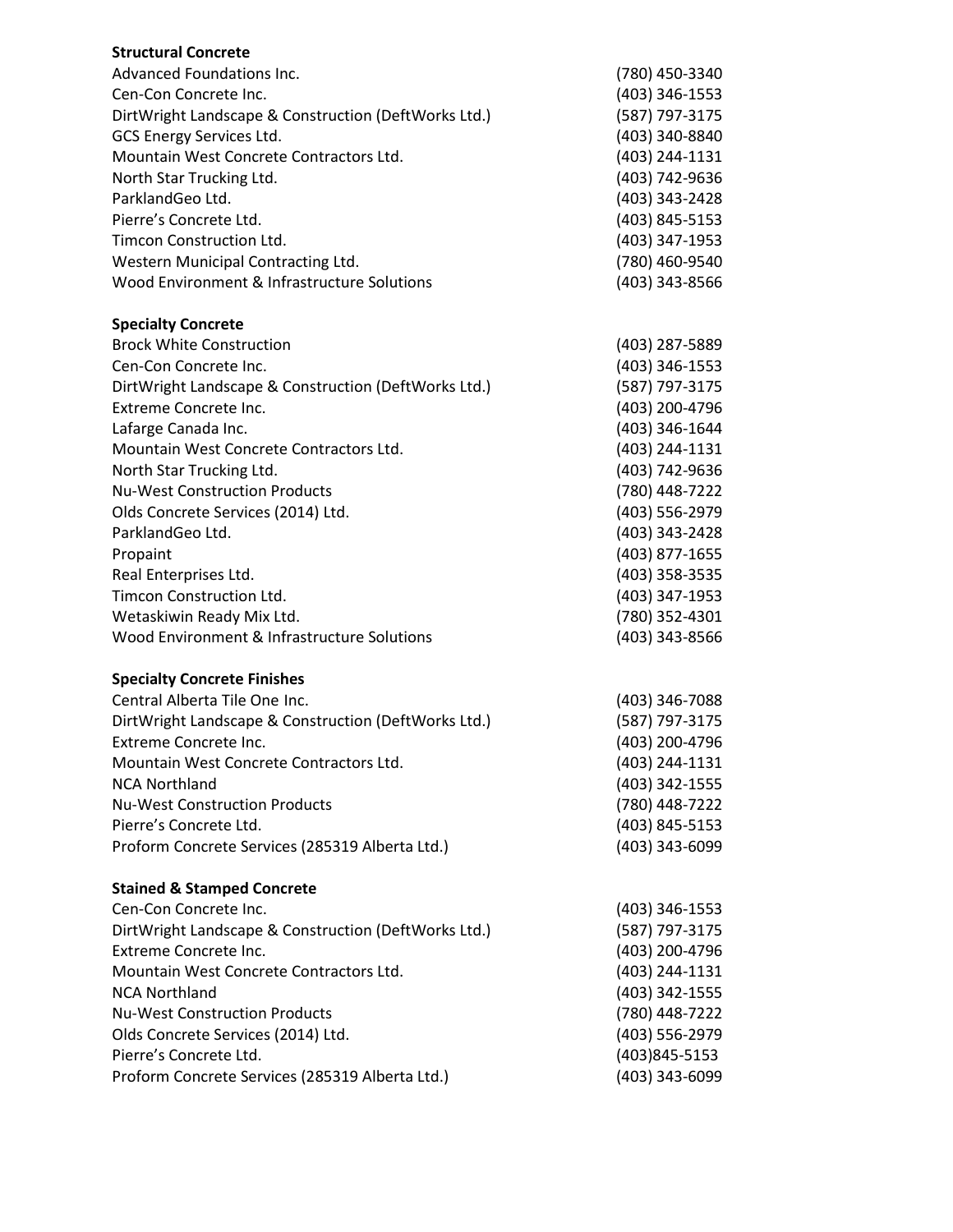| <b>Masonry Contractors</b>                        |                  |
|---------------------------------------------------|------------------|
| Block-Tech Industries Ltd.                        | (403) 877-5301   |
| Central Alberta Tile One Inc.                     | (403) 346-7088   |
|                                                   | (403) 348-0500   |
| J.R. Masonry Western Ltd.                         |                  |
| <b>Stoneworx Stucco &amp; Masonry</b>             | (403) 588-7625   |
| Westar Masonry Ltd.                               | (403) 352-5784   |
| <b>Masonry Units &amp; Accessories - Supply</b>   |                  |
| <b>Brock White Construction</b>                   | (403) 287-5889   |
| Central Alberta Tile One Inc.                     | (403) 346-7088   |
| <b>NCA Northland</b>                              | (403) 342-1555   |
| <b>Division 5</b>                                 |                  |
| <b>Structural Steel</b>                           |                  |
| Bernie Lublinkhof Welding Ltd.                    | (403) 729-2261   |
| Four Star Drywall Inc.                            | (403) 346-0116   |
| Red Deer Piling Inc.                              | (403) 347-3220   |
| <b>Rick the Welder</b>                            | (403) 505-9425   |
| Shek Interiors Ltd.                               | (403) 346-7333   |
| <b>Standard West Steel</b>                        | (403) 358-4227   |
| Watson Welding Ltd.                               | (403) 742-9796   |
| Wellworks Energy Services Inc.                    | (403) 507-0982   |
|                                                   |                  |
| <b>Metal Fabrications &amp; Welding</b>           |                  |
| 2K Mechanical                                     | (587) 448-2592   |
| Bernie Lublinkhof Welding Ltd.                    | (403) 729-2261   |
| Canada Welding Engineering Corporation            | $(613)$ 282-2026 |
| Hawk Custom Sheet Metal Ltd.                      | (403) 340-8010   |
| <b>Prime Boiler Services</b>                      | (403) 346-8787   |
| Red Deer Piling Inc.                              | (403) 347-3220   |
| Rick the Welder                                   | (403) 505-9425   |
| <b>Standard West Steel</b>                        | (403) 358-4227   |
| Watson Welding Ltd.                               | (403) 742-9796   |
| Wellworks Energy Services Inc.                    | (403) 507-0982   |
| Will's Welding Ltd.                               | (403) 783-3733   |
| Reinforcing Steel - Supply, Fabrication & Placing |                  |
| <b>Standard West Steel</b>                        | (403) 358-4227   |
| Watson Welding Ltd.                               | (403) 742-9796   |
| Wellworks Energy Services Inc.                    | (403) 507-0982   |
| <b>Division 6</b>                                 |                  |
| Architectural Woodwork/ Millwork                  |                  |
| Abel Corporation                                  | (403) 782-7293   |
| Alberta Custom Millwork Inc.                      | (403) 357-4353   |
| <b>Budal Construction</b>                         | (403) 342-1410   |
| <b>Cast Construction</b>                          | (403) 505-4024   |
| Finishing Touch Builders Ltd.                     | (403) 347-1900   |
| <b>Gentek Building Products</b>                   | (403) 506-4990   |
| Home Building Centre                              | (403) 343-6422   |
|                                                   |                  |

### **Wood Framing**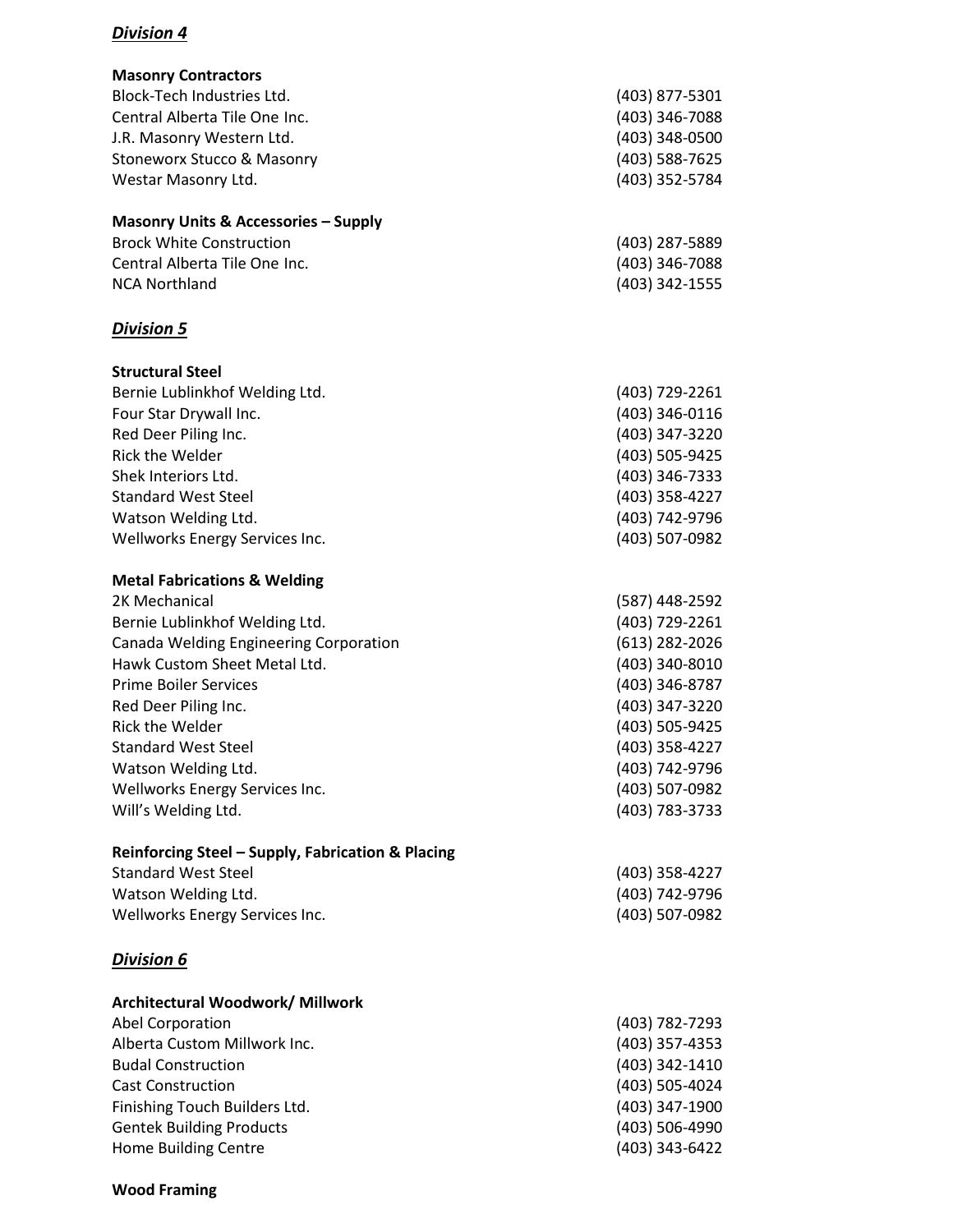| A.C.T. Home Services Inc.<br><b>Budal Construction</b><br>Extreme Concrete Inc.<br>Finishing Touch Builders Ltd.<br><b>Ofstie Carpentry and Contracting</b><br>Shunda Consulting & Construction Management Ltd.<br>Wellworks Energy Services Inc.<br>Wolf Creek Building Supplies Ltd.         | (780)352-7663<br>(403) 342-1410<br>(403) 200-4796<br>(403) 347-1900<br>(403) 396-4537<br>(403) 347-6931<br>(403) 507-0982<br>(403) 782-1780 |
|------------------------------------------------------------------------------------------------------------------------------------------------------------------------------------------------------------------------------------------------------------------------------------------------|---------------------------------------------------------------------------------------------------------------------------------------------|
| <b>Wood Materials</b><br>Abel Corporation<br>Central Alberta Co-op Ltd. - Red Deer Home & Garden<br>Extreme Concrete Inc.<br>Home Building Centre<br><b>Ofstie Carpentry and Contracting</b><br>Wolf Creek Building Supplies Ltd.                                                              | (403) 782-7293<br>(403) 341-5600<br>(403) 200-4796<br>(403) 343-6422<br>(403) 396-4537<br>(403) 782-1780                                    |
| <b>Deck Construction</b><br>A.C.T. Home Services Inc.<br><b>Big Bear Energy Services</b><br><b>Ofstie Carpentry and Contracting</b><br>Rick the Welder<br>Wellworks Energy Services Inc.                                                                                                       | (780)352-7663<br>(403) 396-0702<br>(403) 396-4537<br>(403) 505-9425<br>(403) 507-0982                                                       |
| <b>Division 7</b>                                                                                                                                                                                                                                                                              |                                                                                                                                             |
| Build-Up, Modified, Metal & Single Ply Roofing<br><b>Brock White Construction</b><br>Goodmen Roofing Ltd.<br>Legacy Roofing Ltd.<br>Roofmart Alberta Inc.<br>R.T. Weatherproofing & Decking Inc.<br><b>Membrane Roofing</b>                                                                    | (403) 287-5889<br>(403) 343-0380<br>(403) 358-7663<br>(403) 341-4121<br>(403) 348-9807                                                      |
| <b>Brock White Construction</b><br>Goodmen Roofing Ltd.<br>Legacy Roofing Ltd.<br>R.T. Weatherproofing & Decking Inc.                                                                                                                                                                          | (403) 287-5889<br>(403) 343-0380<br>(403) 358-7663<br>(403) 348-9807                                                                        |
| <b>Roof Maintenance</b><br>Goodmen Roofing Ltd.<br>Home Building Centre<br>Legacy Roofing Ltd.<br>Posi-Slope Western<br>R.T. Weatherproofing & Decking Inc.                                                                                                                                    | (403) 343-0380<br>(403) 343-6422<br>(403) 358-7663<br>(604) 599-6655<br>(403) 348-9807                                                      |
| <b>Asphalt Shingles</b><br>A.C.T. Home Services Inc.<br>Central Alberta Co-op Ltd. - Red Deer Home & Garden<br>Goodmen Roofing Ltd.<br><b>Home Building Centre</b><br>Legacy Roofing Ltd.<br>Roofmart Alberta Inc.<br>R.T. Weatherproofing & Decking Inc.<br>Wolf Creek Building Supplies Ltd. | (780)352-7663<br>(403) 341-5600<br>(403) 343-0380<br>(403) 343-6422<br>(403) 358-7663<br>(403) 341-4121<br>(403) 348-9807<br>(403) 782-1780 |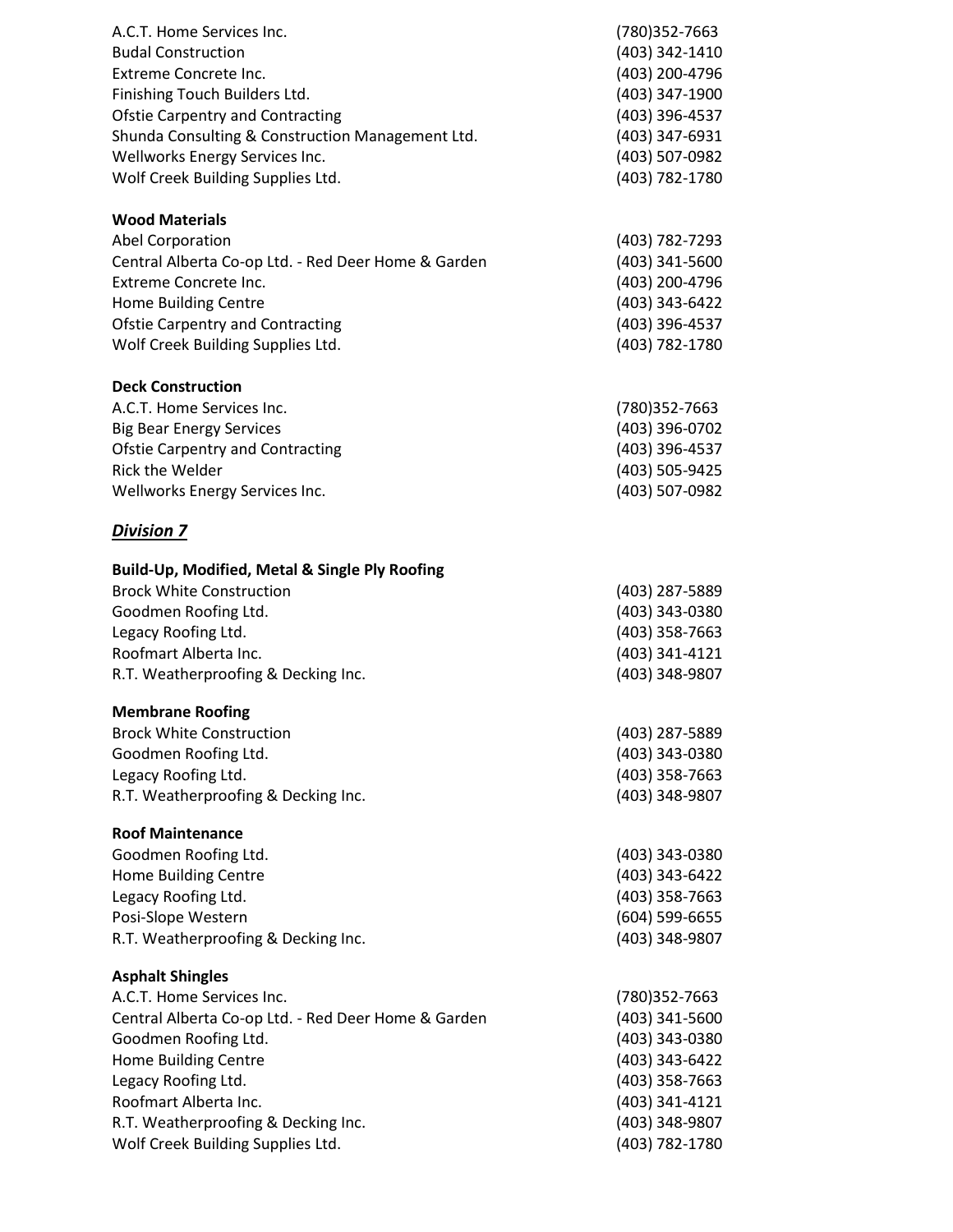| <b>Deck Coverings/ Aluminum Railings</b>            |                  |
|-----------------------------------------------------|------------------|
| A.C.T. Home Services Inc.                           | (780)352-7663    |
| Central Alberta Co-op Ltd. - Red Deer Home & Garden | (403) 341-5600   |
| Extreme Concrete Inc.                               | (403) 200-4796   |
| Goodmen Roofing Ltd.                                | (403) 343-0380   |
| Real Enterprises Ltd.                               | (403) 358-3535   |
| R.T. Weatherproofing & Decking Inc.                 | (403) 348-9807   |
|                                                     |                  |
| Damp Proofing/Waterproofing                         |                  |
| <b>Brock White Construction</b>                     | (403) 287-5889   |
| Cen-Con Concrete Inc.                               | (403) 346-1553   |
| Central Alberta Co-op Ltd. - Red Deer Home & Garden | (403) 341-5600   |
| <b>Extreme Concrete Inc.</b>                        | (403) 200-4796   |
| Gilmar Construction Ltd.                            | (403) 343-1028   |
| Goodmen Roofing Ltd.                                | (403) 343-0380   |
| Marshall Construction Company Inc.                  | (403) 343-6386   |
| <b>NCA Northland</b>                                | (403) 342-1555   |
| Posi-Slope Western                                  | $(604)$ 599-6655 |
| Propaint                                            | (403) 877-1655   |
| Roofmart Alberta Inc.                               | (403) 341-4121   |
| R.T. Weatherproofing & Decking Inc.                 | (403) 348-9807   |
|                                                     |                  |
| <b>Caulking/ Sealants &amp; Grout</b>               |                  |
| A&B Exterior Ltd.                                   | (780) 717-1487   |
| <b>Brock White Construction</b>                     | (403) 287-5889   |
| Central Alberta Co-op Ltd. - Red Deer Home & Garden | (403) 341-5600   |
| Extreme Concrete Inc.                               | (403) 200-4796   |
| <b>Gentek Building Products</b>                     | (403) 506-4990   |
| <b>NCA Northland</b>                                | (403) 342-1555   |
| <b>Nu-West Construction Products</b>                | (780) 448-7222   |
| Real Enterprises Ltd.                               | (403) 358-3535   |
| Roofmart Alberta Inc.                               | (403) 341-4121   |
| R.T. Weatherproofing & Decking Inc.                 | (403) 348-9807   |
| Wolf Creek Building Supplies Ltd.                   | (403) 782-1780   |
| <b>Air Barriers</b>                                 |                  |
| A&B Exterior Ltd.                                   | (780) 717-1487   |
| <b>Brock White Construction</b>                     | (403) 287-5889   |
| Central Alberta Co-op Ltd. - Red Deer Home & Garden | (403) 341-5600   |
| <b>Gentek Building Products</b>                     | (403) 506-4990   |
| Home Building Centre                                | (403) 343-6422   |
| <b>NCA Northland</b>                                | (403) 342-1555   |
| Roofmart Alberta Inc.                               | (403) 341-4121   |
| R.T. Weatherproofing & Decking Inc.                 | (403) 348-9807   |
| Wolf Creek Building Supplies Ltd.                   | (403) 782-1780   |
|                                                     |                  |
| <b>Roofing Manufacturing / Suppliers</b>            |                  |
| <b>Brock White Construction</b>                     | (403) 287-5889   |
| Central Alberta Co-op Ltd. - Red Deer Home & Garden | (403) 341-5600   |
| <b>IKO Industries</b>                               | (403) 700-0257   |
| Posi-Slope Western                                  | (604) 599-6655   |
| Roofmart Alberta Inc.                               | (403) 341-4121   |
| Wolf Creek Building Supplies Ltd.                   | (403) 782-1780   |
|                                                     |                  |
| Siding / Suppliers                                  |                  |
| A.C.T. Home Services Inc.                           | (780)352-7663    |
| <b>Budal Construction</b>                           | (403) 342-1410   |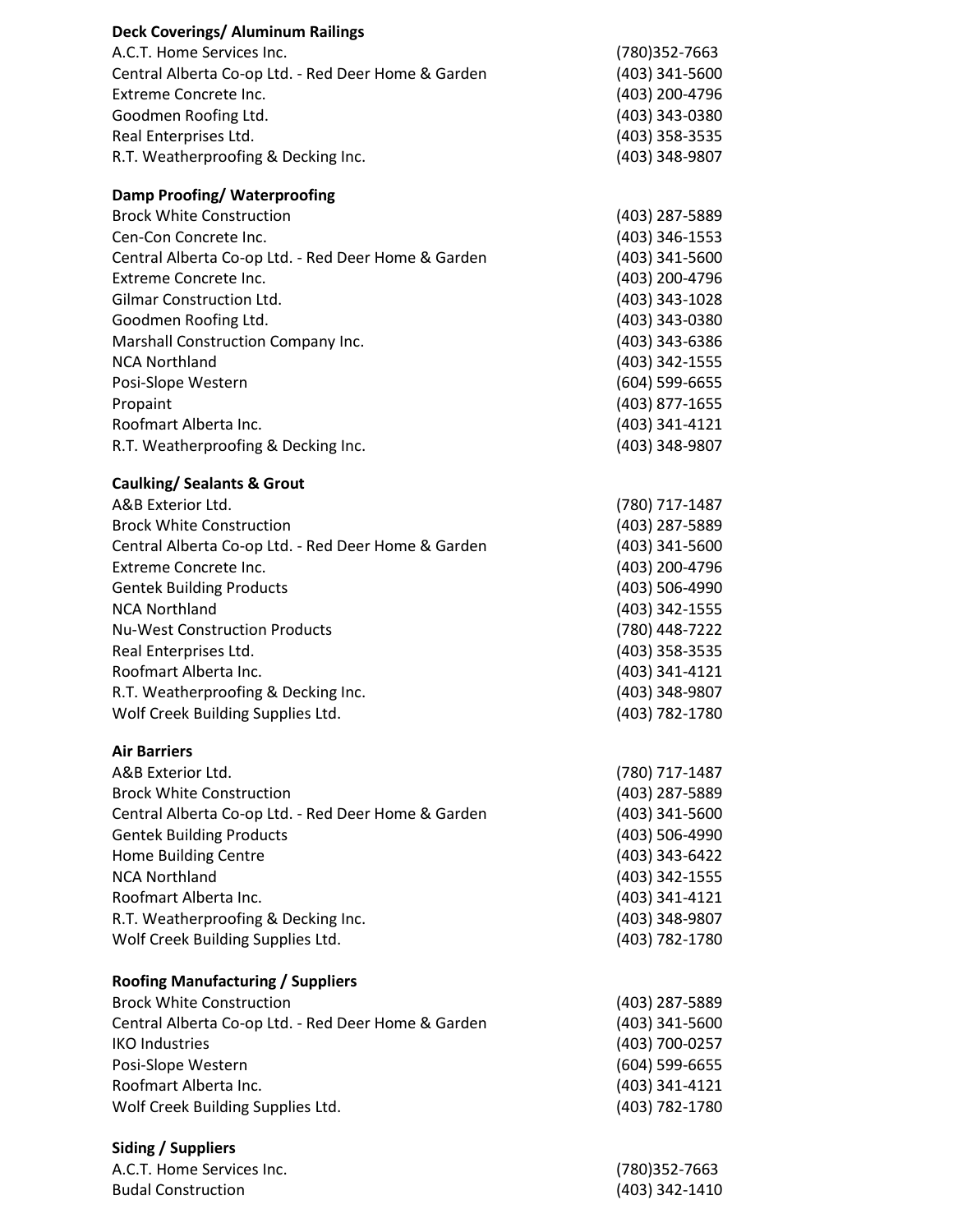| Central Alberta Co-op Ltd. - Red Deer Home & Garden<br>Extreme Concrete Inc.<br><b>Gentek Building Products</b><br>Goodmen Roofing Ltd.<br>Red Deer Windows & Doors<br>Roofmart Alberta Inc.<br>Wolf Creek Building Supplies Ltd. | (403) 341-5600<br>(403) 200-4796<br>(403) 506-4990<br>(403) 343-0380<br>(403) 348-6433<br>(403) 341-4121<br>(403) 782-1780 |
|-----------------------------------------------------------------------------------------------------------------------------------------------------------------------------------------------------------------------------------|----------------------------------------------------------------------------------------------------------------------------|
| <b>Steel Cladding &amp; Metal Soffits &amp; Fascia</b><br>A.C.T. Home Services Inc.                                                                                                                                               | (780)352-7663                                                                                                              |
| <b>Budal Construction</b>                                                                                                                                                                                                         | (403) 342-1410                                                                                                             |
| Central Alberta Co-op Ltd. - Red Deer Home & Garden                                                                                                                                                                               | (403) 341-5600                                                                                                             |
| <b>Extreme Concrete Inc.</b>                                                                                                                                                                                                      | (403) 200-4796                                                                                                             |
| Finishing Touch Builders Ltd.                                                                                                                                                                                                     | (403) 347-1900                                                                                                             |
| <b>Gentek Building Products</b>                                                                                                                                                                                                   | (403) 506-4990                                                                                                             |
| Goodmen Roofing Ltd.                                                                                                                                                                                                              | (403) 343-0380                                                                                                             |
| Red Deer Windows & Doors                                                                                                                                                                                                          | (403) 348-6433                                                                                                             |
| Roofmart Alberta Inc.<br>Wolf Creek Building Supplies Ltd.                                                                                                                                                                        | (403) 341-4121<br>(403) 782-1780                                                                                           |
|                                                                                                                                                                                                                                   |                                                                                                                            |
| <b>Fire Stopping</b>                                                                                                                                                                                                              |                                                                                                                            |
| <b>Brock White Construction</b>                                                                                                                                                                                                   | (403) 287-5889                                                                                                             |
| Impact Firestopping (Era Ventures Inc.)                                                                                                                                                                                           | (403) 348-9719                                                                                                             |
| <b>Division 8</b>                                                                                                                                                                                                                 |                                                                                                                            |
| <b>Metal Doors &amp; Hardware</b>                                                                                                                                                                                                 |                                                                                                                            |
| Allmar Inc.                                                                                                                                                                                                                       | (403) 347-6332                                                                                                             |
| <b>Budal Construction</b>                                                                                                                                                                                                         | (403) 342-1410                                                                                                             |
| Central Alberta Co-op Ltd. - Red Deer Home & Garden                                                                                                                                                                               | (403) 341-5600                                                                                                             |
| Doormasters                                                                                                                                                                                                                       | (403) 347-8670                                                                                                             |
| <b>Ofstie Carpentry and Contracting</b>                                                                                                                                                                                           | (403) 396-4537                                                                                                             |
| Red Deer Home Repair Services<br><b>Red Deer Overdoor</b>                                                                                                                                                                         | (403) 342-4646<br>(403) 343-1316                                                                                           |
| Red Deer Windows & Doors                                                                                                                                                                                                          | (403) 348-6433                                                                                                             |
| Shek Interiors Ltd.                                                                                                                                                                                                               | (403) 346-7333                                                                                                             |
| Wolf Creek Building Supplies Ltd.                                                                                                                                                                                                 | (403) 782-1780                                                                                                             |
|                                                                                                                                                                                                                                   |                                                                                                                            |
| <b>Aluminum Windows &amp; Entrances</b>                                                                                                                                                                                           |                                                                                                                            |
| Home Building Centre                                                                                                                                                                                                              | (403) 343-6422                                                                                                             |
| <b>Generation Glass Ltd.</b>                                                                                                                                                                                                      | (403) 886-5221                                                                                                             |
| Leyden's Glass & Mirror (1987) Ltd.                                                                                                                                                                                               | (403) 346-8611                                                                                                             |
| Red Deer Home Repair Services<br>Red Deer Windows & Doors                                                                                                                                                                         | (403) 342-4646<br>(403) 348-6433                                                                                           |
| <b>Royal Glass</b>                                                                                                                                                                                                                | (403) 887-0190                                                                                                             |
|                                                                                                                                                                                                                                   |                                                                                                                            |
| <b>Curtain Wall</b>                                                                                                                                                                                                               |                                                                                                                            |
| Doormasters                                                                                                                                                                                                                       | (403) 347-8670                                                                                                             |
| Home Building Centre                                                                                                                                                                                                              | (403) 343-6422                                                                                                             |
| <b>Generation Glass Ltd.</b>                                                                                                                                                                                                      | (403) 886-5221                                                                                                             |
| Leyden's Glass & Mirror (1987) Ltd.<br><b>Ofstie Carpentry and Contracting</b>                                                                                                                                                    | (403) 346-8611<br>(403) 396-4537                                                                                           |
| Red Deer Overdoor                                                                                                                                                                                                                 | (403) 343-1316                                                                                                             |
| Red Deer Windows & Doors                                                                                                                                                                                                          | (403) 348-6433                                                                                                             |
| <b>Royal Glass</b>                                                                                                                                                                                                                | (403) 887-0190                                                                                                             |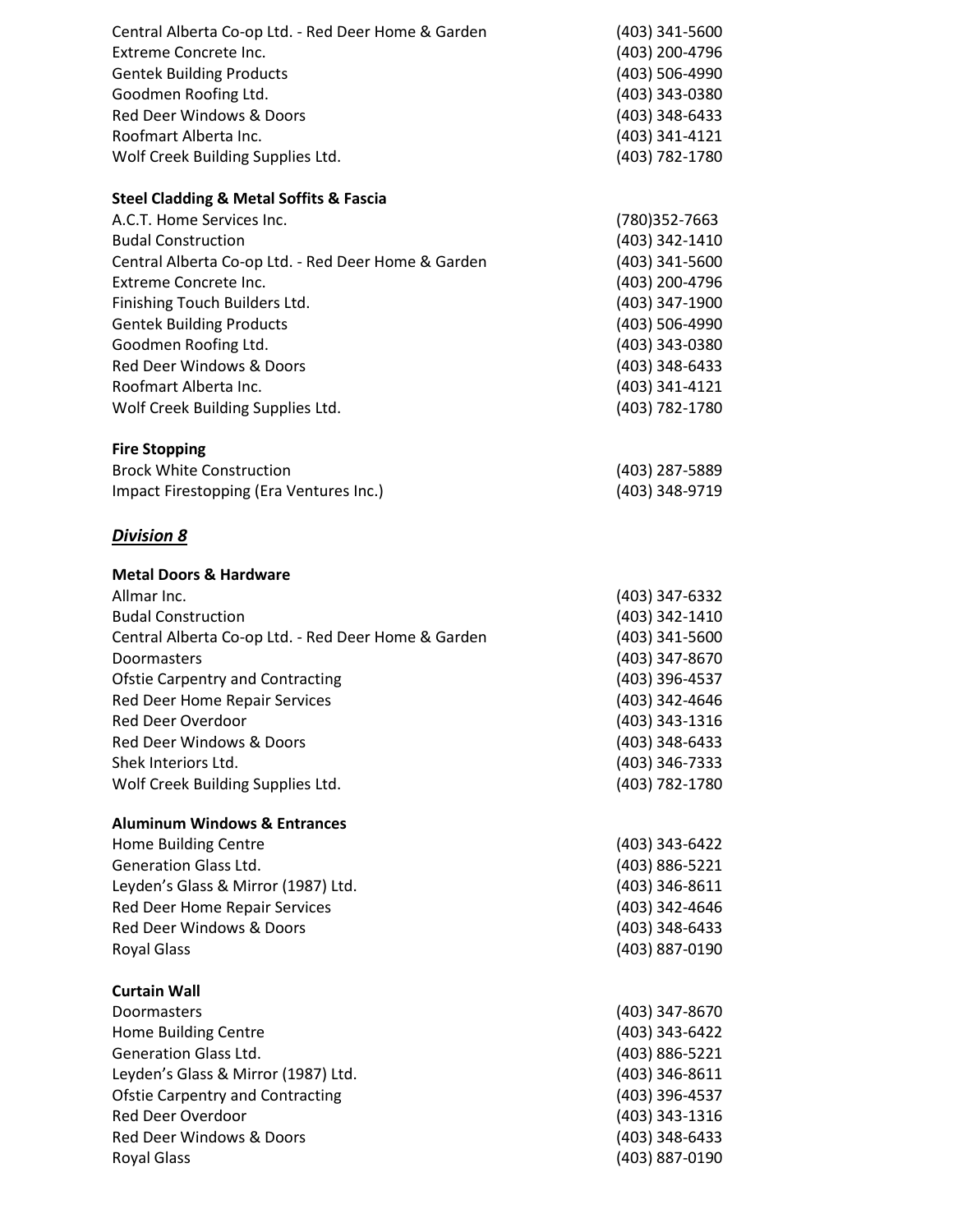| <b>Wood Curtain Wall</b>                                            |                                  |
|---------------------------------------------------------------------|----------------------------------|
| <b>Ofstie Carpentry and Contracting</b><br>Red Deer Windows & Doors | (403) 396-4537<br>(403) 348-6433 |
|                                                                     |                                  |
| <b>Coiling/ Folding Doors &amp; Grilles</b>                         |                                  |
| Doormasters<br><b>Red Deer Overdoor</b>                             | (403) 347-8670                   |
| Red Deer Windows & Doors                                            | (403) 343-1316                   |
|                                                                     | (403) 348-6433                   |
| <b>Operable/Moveable Walls</b>                                      |                                  |
| Doormasters<br>Red Deer Windows & Doors                             | (403) 347-8670<br>(403) 348-6433 |
| <b>Wood Doors &amp; Hardware</b>                                    |                                  |
| Allmar Inc.                                                         | (403) 347-6332                   |
| <b>Budal Construction</b>                                           | (403) 342-1410                   |
| Central Alberta Co-op Ltd. - Red Deer Home & Garden                 | (403) 341-5600                   |
| Finishing Touch Builders Ltd.                                       | (403) 347-1900                   |
| <b>Ofstie Carpentry and Contracting</b>                             | (403) 396-4537                   |
| Red Deer Home Repair Services                                       | (403) 342-4646                   |
| Red Deer Windows & Doors                                            | (403) 348-6433                   |
| Wolf Creek Building Supplies Ltd.                                   | (403) 782-1780                   |
| <b>Glass &amp; Glazing</b>                                          |                                  |
| Home Building Centre                                                | (403) 343-6422                   |
| <b>Generation Glass Ltd.</b>                                        | (403) 886-5221                   |
| <b>Gentek Building Products</b>                                     | (403) 506-4990                   |
| Leyden's Glass & Mirror (1987) Ltd.                                 | (403) 346-8611                   |
| Red Deer Home Repair Services                                       | (403) 342-4646                   |
| <b>Red Deer Windows &amp; Doors</b>                                 | (403) 348-6433                   |
| <b>Royal Glass</b>                                                  | (403) 887-0190                   |
| <b>Sectional Overhead Doors</b>                                     |                                  |
| Central Alberta Co-op Ltd. - Red Deer Home & Garden                 | (403) 341-5600                   |
| Doormasters                                                         | (403) 347-8670                   |
| Home Building Centre                                                | (403) 343-6422                   |
| Red Deer Overdoor                                                   | (403) 343-1316                   |
| Red Deer Windows & Doors                                            | (403) 348-6433                   |
| Wolf Creek Building Supplies Ltd.                                   | (403) 782-1780                   |
| <b>Division 9</b>                                                   |                                  |
| <b>Gypsum Board/ Steel Studs/ Drywall</b>                           |                                  |
| A.C.T. Home Services Inc.                                           | (780)352-7663                    |
| Alpine Drywall Plastering & Interiors Co. Ltd.                      | (403) 348-8640                   |
| Atek Developments Inc.                                              | (403) 342-4885                   |
| <b>Budal Construction</b>                                           | (403) 342-1410                   |
| Central Alberta Co-op Ltd. - Red Deer Home & Garden                 | (403) 341-5600                   |
| Cook Contracting Ltd.                                               | (403) 347-9909                   |
| Era Ventures Inc.                                                   | (403) 348-9719                   |
| <b>Foundation Building Materials (FBM)</b>                          | (403) 343-1100                   |
| Four Star Drywall Inc.                                              | (403) 346-0116                   |
| Shek Interiors Ltd.                                                 | (403) 346-7333                   |
| Thermo Pro Insulation and Drywall                                   | (403) 782-0610                   |
| Wolf Creek Building Supplies Ltd.                                   | (403) 782-1780                   |
|                                                                     |                                  |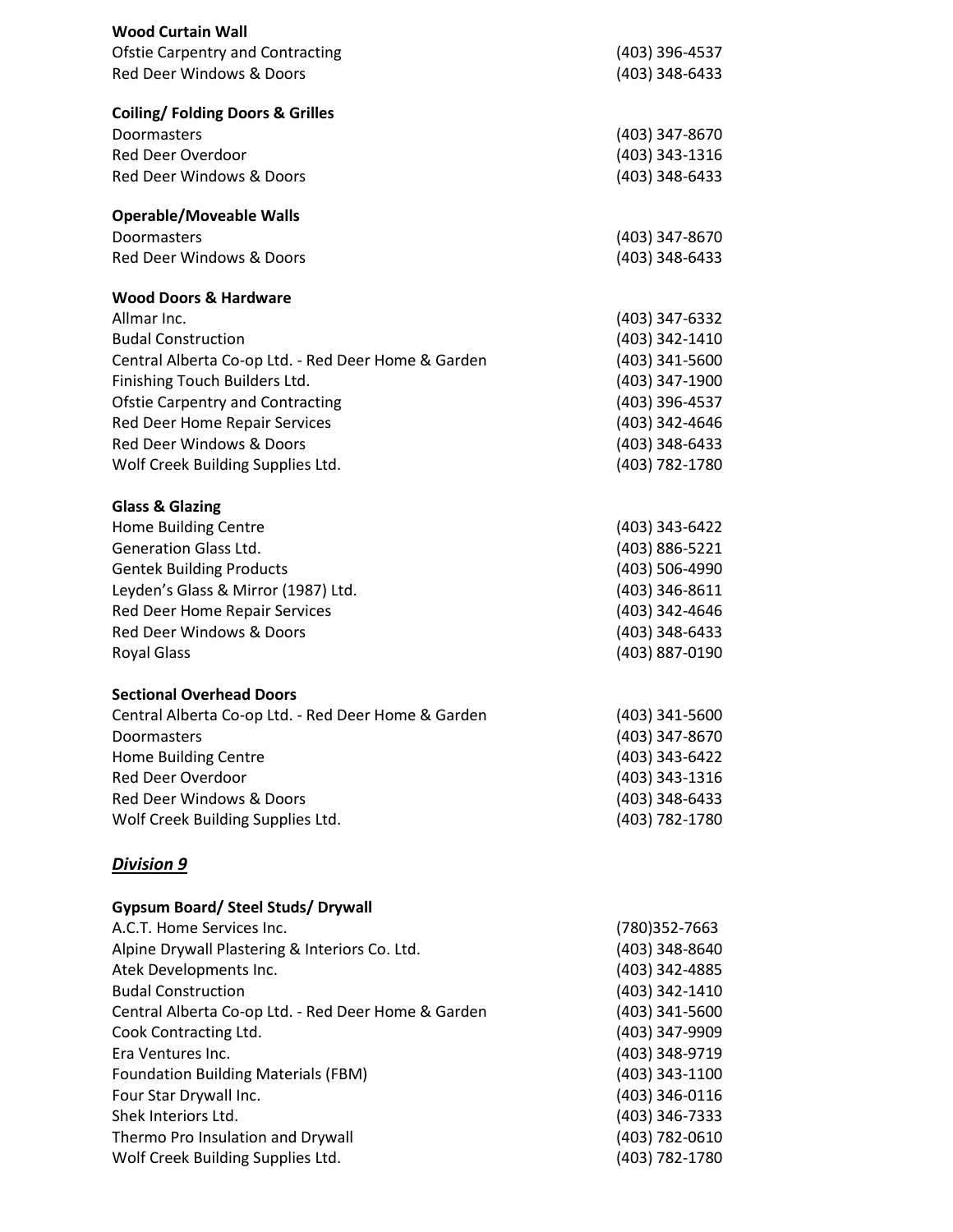| <b>Ceramic Tile</b>                                                             |                                  |
|---------------------------------------------------------------------------------|----------------------------------|
| <b>Budal Construction</b>                                                       | (403) 342-1410                   |
| Carpet Colour Centre - Carpet One Floor & Home                                  | (403) 343-7711                   |
| Central Alberta Co-op Ltd. - Red Deer Home & Garden                             | (403) 341-5600                   |
| Central Alberta Floorings - Mohawk Floorscapes                                  | (403) 342-5010                   |
| Central Alberta Tile One Inc.                                                   | (403) 346-7088                   |
| <b>NCA Northland</b>                                                            | (403) 342-1555                   |
| <b>Carpet/ Resilient Flooring</b>                                               |                                  |
| <b>Budal Construction</b>                                                       | (403) 342-1410                   |
| Carpet Colour Centre - Carpet One Floor & Home                                  | (403) 343-7711                   |
| Central Alberta Co-op Ltd. - Red Deer Home & Garden                             | (403) 341-5600                   |
| Central Alberta Floorings - Mohawk Floorscapes                                  | (403) 342-5010                   |
| Central Alberta Tile One Inc.                                                   | (403) 346-7088                   |
| Jensen Interiors (Stettler) Ltd.                                                | (587) 799-0944                   |
| Shek Interiors Ltd.                                                             | (403) 346-7333                   |
| <b>Access Flooring</b>                                                          |                                  |
| Carpet Colour Centre - Carpet One Floor & Home<br>Central Alberta Tile One Inc. | (403) 343-7711                   |
| Jensen Interiors (Stettler) Ltd.                                                | (403) 346-7088<br>(587) 799-0944 |
|                                                                                 |                                  |
| <b>Painting &amp; Finishing</b>                                                 |                                  |
| A&B Exterior Ltd.                                                               | (780) 717-1487                   |
| A.C.T. Home Services Inc.                                                       | (780)352-7663                    |
| <b>Budal Construction</b>                                                       | (403) 342-1410                   |
| Central Alberta Co-op Ltd. - Red Deer Home & Garden                             | (403) 341-5600                   |
| Era Ventures Inc.                                                               | (403) 348-9719                   |
| Hall Industrial Contracting Ltd.                                                | (403) 885-8885                   |
| <b>VCP Painting</b>                                                             | (403) 347-0632                   |
| Western Painting & Decorating Ltd.                                              | (403) 342-1514                   |
| <b>Acoustical Ceilings</b>                                                      |                                  |
| Alpine Drywall Plastering & Interiors Co. Ltd.                                  | (403) 348-8640                   |
| Atek Developments Inc.                                                          | (403) 342-4885                   |
| <b>Budal Construction</b>                                                       | (403) 342-1410                   |
| Central Alberta Co-op Ltd. - Red Deer Home & Garden                             | (403) 341-5600                   |
| Cook Contracting Ltd.<br>Era Ventures Inc.                                      | (403) 347-9909                   |
| Four Star Drywall Inc.                                                          | (403) 348-9719<br>(403) 346-0116 |
| <b>Foundation Building Materials (FBM)</b>                                      | (403) 343-1100                   |
| Shek Interiors Ltd.                                                             | (403) 346-7333                   |
| Thermo Pro Insulation and Drywall                                               | (403) 782-0610                   |
| <b>Stucco</b>                                                                   |                                  |
| A&B Exterior Ltd.                                                               | (780) 717-1487                   |
| Atek Developments Inc.                                                          | (403) 342-4885                   |
| <b>Foundation Building Materials (FBM)</b>                                      | (403) 343-1100                   |
| Shek Interiors Ltd.                                                             | (403) 346-7333                   |
| <b>VCP Painting</b>                                                             | (403) 347-0632                   |
| <b>Vinyl Wall Covering</b>                                                      |                                  |
| <b>Budal Construction</b>                                                       | (403) 342-1410                   |
| Carpet Colour Centre - Carpet One Floor & Home                                  | (403) 343-7711                   |
| Four Star Drywall Inc.                                                          | (403) 346-0116                   |
| <b>Gentek Building Products</b>                                                 | (403) 506-4990                   |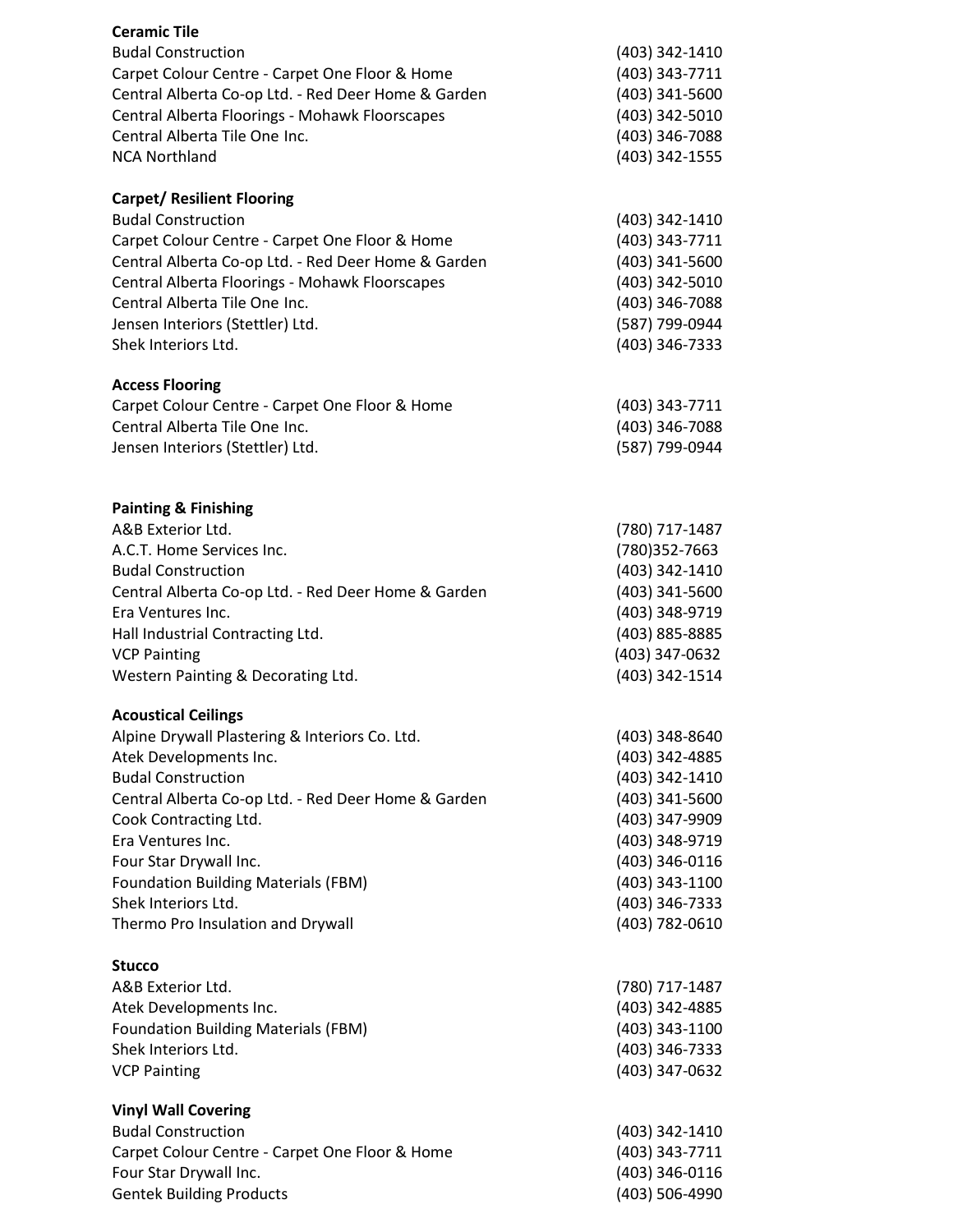| Shek Interiors Ltd.<br><b>VCP Painting</b><br>Western Painting & Decorating Ltd.                                                                                                                                                                        | (403) 346-7333<br>(403) 347-0632<br>(403) 342-1514                                                       |
|---------------------------------------------------------------------------------------------------------------------------------------------------------------------------------------------------------------------------------------------------------|----------------------------------------------------------------------------------------------------------|
| <b>Spray Fireproofing</b><br>Impact Firestopping (Era Ventures Inc.)<br>Propaint<br>Shek Interiors Ltd.<br><b>VCP Painting</b>                                                                                                                          | (403) 348-9719<br>(403) 877-1655<br>(403) 346-7333<br>(403) 347-0632                                     |
| Fire Stop, Fireproofing, Insulation<br>A&B Exterior Ltd.<br><b>Brock White Construction</b><br><b>Central Alberta Fire Protection</b><br>Impact Firestopping (Era Ventures Inc.)<br>Posi-Slope Western<br>Shek Interiors Ltd.                           | (780) 717-1487<br>(403) 287-5889<br>(403) 346-5150<br>(403) 348-9719<br>(604) 599-6655<br>(403) 346-7333 |
| <b>Exterior Insulation &amp; Finish System, Acrylic Stucco</b><br>A&B Exterior Ltd.<br>Shek Interiors Ltd.                                                                                                                                              | (780) 717-1487<br>(403) 346-7333                                                                         |
| <b>Division 10</b>                                                                                                                                                                                                                                      |                                                                                                          |
| <b>Signage</b><br><b>Big Bear Energy Services</b>                                                                                                                                                                                                       | (403) 396-0702                                                                                           |
| <b>Shutter</b><br>Doormasters<br><b>Gentek Building Products</b><br><b>Red Deer Overdoor</b>                                                                                                                                                            | (403) 347-8670<br>(403) 506-4990<br>(403) 343-1316                                                       |
| <b>Division 11</b>                                                                                                                                                                                                                                      |                                                                                                          |
| <b>Hood &amp; Ventilation Systems</b><br>Bruin's Plumbing and Heating<br>Cremac Metal Products Ltd.<br>Hawk Custom Sheet Metal Ltd.<br>Magnum Mechanical Systems Ltd.<br>MiLo Group Ltd.<br><b>Nu-West Construction Products</b>                        | (403) 343-6060<br>(403) 343-2044<br>(403) 340-8010<br>(780) 352-8542<br>(403) 358-8326<br>(780) 448-7222 |
| <b>Division 12</b>                                                                                                                                                                                                                                      |                                                                                                          |
| <b>Window Treatments</b><br><b>Budal Construction</b><br>Carpet Colour Centre - Carpet One Floor & Home<br>Central Alberta Co-op Ltd. - Red Deer Home & Garden<br>Central Alberta Floorings - Mohawk Floorscapes<br><b>Red Deer Windows &amp; Doors</b> | (403) 342-1410<br>(403) 343-7711<br>(403) 341-5600<br>(403) 342-5010<br>(403) 348-6433                   |
| <b>Division 13</b>                                                                                                                                                                                                                                      |                                                                                                          |
| <b>Pre-Engineered Building</b><br><b>Black Creek Developments Inc.</b><br><b>Clark Builders</b><br><b>Nu-West Construction Products</b>                                                                                                                 | (403) 887-7794<br>(403) 596-1000<br>(780) 448-7222                                                       |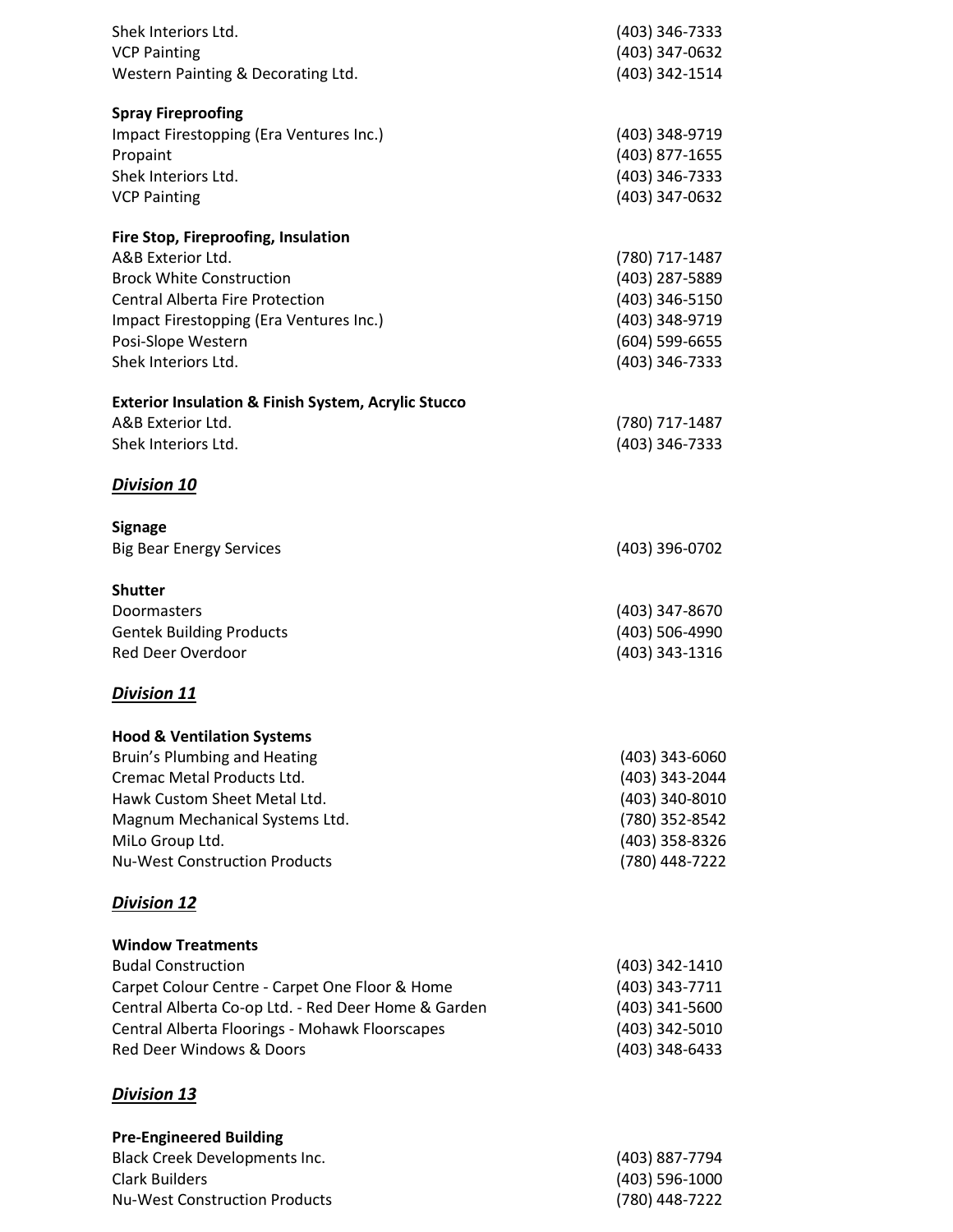| Pearl Rose Construction Ltd.                     | (403) 309-0328 |
|--------------------------------------------------|----------------|
| Phoenix Construction Inc.                        | (403) 342-2225 |
| RBW Consulting (2015) Ltd.                       | (403) 348-9905 |
| Scott Builders Inc.                              | (403) 343-7270 |
| Shunda Consulting & Construction Management Ltd. | (403) 347-6931 |
| Timcon Construction Ltd.                         | (403) 347-1953 |
| Tricon Developments Inc.                         | (403) 782-7985 |

| <b>Elevators &amp; Handicapped Lifts</b> |                |
|------------------------------------------|----------------|
| R & E Elevator Ltd.                      | (403) 341-5344 |

# *Division 15*

| <b>Mechanical Contractor</b>            |                |
|-----------------------------------------|----------------|
| 2K Mechanical                           | (587) 448-2592 |
| Altac Mechanical Inc.                   | (587) 471-4120 |
| Bruin's Plumbing & Heating              | (403) 343-6060 |
| Certified Mechanical Systems Ltd.       | (403) 886-5805 |
| Civic Mechanical Ltd.                   | (403) 782-2975 |
| Cremac Metal Products Ltd.              | (403) 343-2044 |
| Hawk Custom Sheet Metal Ltd.            | (403) 340-8010 |
| Icon Industries Ltd.                    | (403) 505-3051 |
| Independent Control Services Ltd.       | (403) 347-9797 |
| Ken's Plumbing Service Ltd.             | (403) 346-4769 |
| Kles-Air Mechanical Ltd.                | (403) 782-7722 |
| Lime Developments Ltd.                  | (403) 396-7489 |
| Magnum Mechanical Systems Ltd.          | (780) 352-8542 |
| McMullen's Refrigeration & Heating Ltd. | (403) 342-1155 |
| MiLo Group Ltd.                         | (403) 358-8326 |
| <b>Prime Boiler Services</b>            | (403) 346-8787 |
| Weaner's Plumbing & Heating Ltd.        | (403) 335-9990 |
| World Class Contracting Ltd.            | (403) 346-9699 |
| The Trenchless Guys Ltd.                | (403) 588-9098 |
| <b>Fire Protection-Sprinklers</b>       |                |
| <b>Big Bear Energy Services</b>         | (403) 396-0702 |
| Bruin's Plumbing and Heating            | (403) 343-6060 |
| <b>Central Alberta Fire Protection</b>  | (403) 346-5150 |
| Certified Mechanical Systems Ltd.       | (403) 886-5805 |
| Troy Life & Fire Safety Ltd.            | (403) 547-1647 |
| Weaner's Plumbing & Heating Ltd.        | (403) 335-9990 |
| <b>Fire Extinguishers - Supply</b>      |                |
| Troy Life & Fire Safety Ltd.            | (403) 547-1647 |
|                                         |                |

# **Fire Extinguishers – Service**

MiLo Group Ltd. (403) 358-8326 Troy Life & Fire Safety Ltd. (403) 547-1647

# **Mechanical Equipment-Supply & Install**

| Big Bear Energy Services          | (403) 396-0702 |
|-----------------------------------|----------------|
| Bruin's Plumbing & Heating        | (403) 343-6060 |
| Certified Mechanical Systems Ltd. | (403) 886-5805 |
| Chamco Industries Ltd.            | (403) 945-8134 |
|                                   |                |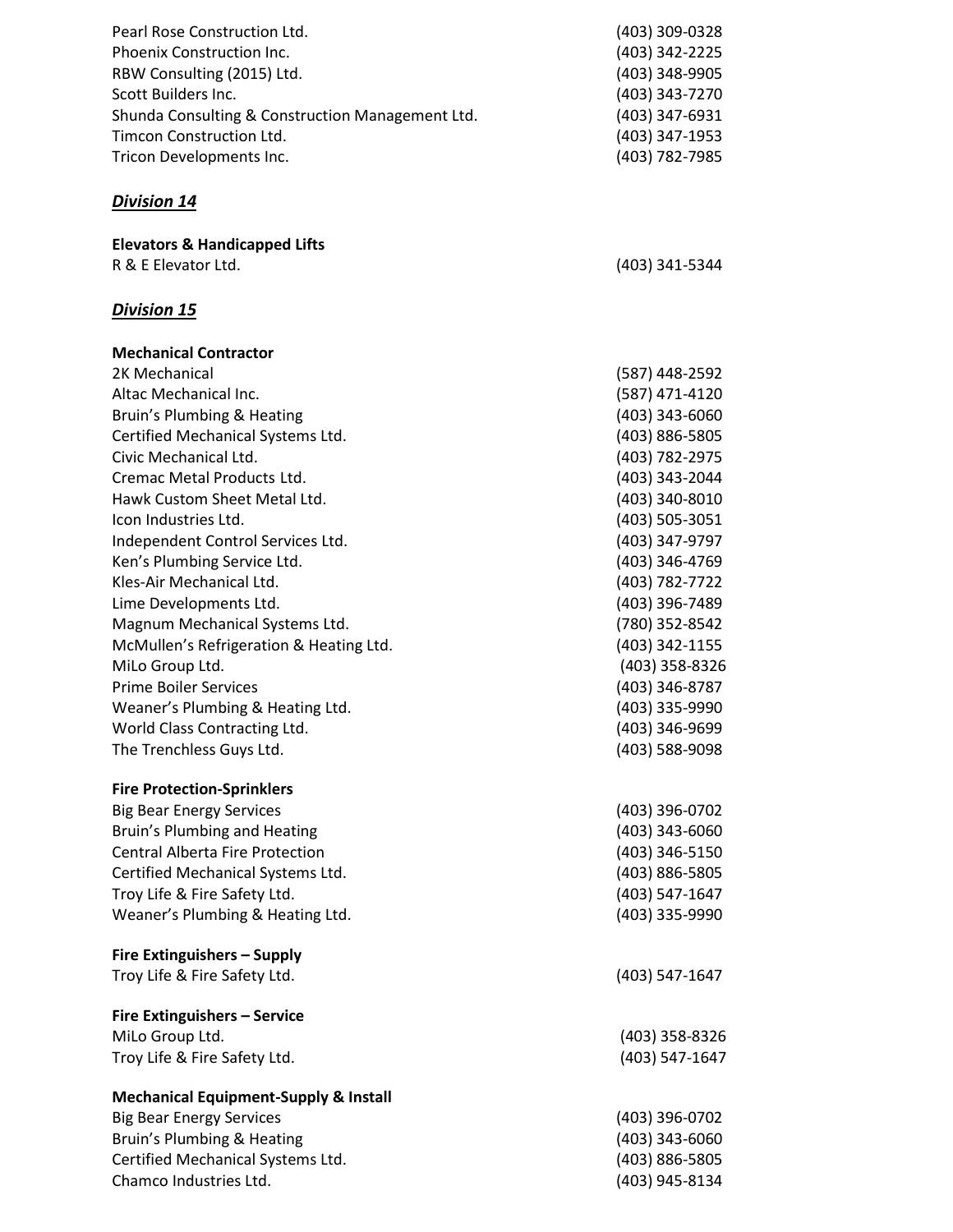| Cremac Metal Products Ltd.                          | (403) 343-2044 |
|-----------------------------------------------------|----------------|
| <b>Emco Corporation</b>                             | (403) 346-7300 |
| Hawk Custom Sheet Metal Ltd.                        | (403) 340-8010 |
| Icon Industries Ltd.                                | (403) 505-3051 |
| Ken's Plumbing Service Ltd.                         | (403) 346-4769 |
| Lime Developments Ltd.                              | (403) 396-7489 |
| Magnum Mechanical Systems Ltd.                      | (780) 352-8542 |
| MiLo Group Ltd.                                     | (403) 358-8326 |
| <b>Prime Boiler Services</b>                        | (403) 346-8787 |
| Pumps & Pressure Inc.                               | (403) 347-9770 |
| <b>Sheet Metal</b>                                  |                |
| Bruin's Plumbing and Heating                        | (403) 343-6060 |
| Cremac Metal Products Ltd.                          | (403) 343-2044 |
| Hawk Custom Sheet Metal Ltd.                        | (403) 340-8010 |
| Kles-Air Mechanical Ltd.                            | (403) 782-7722 |
| Magnum Mechanical Systems Ltd.                      | (780) 352-8542 |
| McMullen's Refrigeration & Heating Ltd.             | (403) 342-1155 |
| MiLo Group Ltd.                                     | (403) 358-8326 |
| <b>Controls</b>                                     |                |
| <b>Big Bear Energy Services</b>                     | (403) 396-0702 |
| Bruin's Plumbing and Heating                        | (403) 343-6060 |
| Canem Systems Ltd.                                  | (403) 347-1266 |
| Digital Direct Controls & Service Ltd.              | (403) 318-0749 |
| Independent Control Services Ltd.                   | (403) 347-9797 |
| MiLo Group Ltd.                                     | (403) 358-8326 |
| Phase 3 Electric Ponoka Ltd.                        | (403) 783-2199 |
| Sable Electrical Services Ltd.                      | (403) 342-2099 |
| Sauder Electric Ltd.                                | (403) 782-6899 |
| <b>Studon Electric and Controls</b>                 | (403) 342-1666 |
| <b>Mechanical Insulation</b>                        |                |
| Acclaim Insulation Ltd.                             | (403) 391-8609 |
| <b>Brock White Construction</b>                     | (403) 287-5889 |
| Bruin's Plumbing and Heating                        | (403) 343-6060 |
| Connelly Industrial Insulation Services (2004) Ltd. | (403) 343-3125 |
| Icon Industries Ltd.                                | (403) 505-3051 |
| <b>Nu-West Construction Products</b>                | (780) 448-7222 |
| <b>Heating, Ventilation &amp; Air Conditioning</b>  |                |
| Bruin's Plumbing & Heating                          | (403) 343-6060 |
| Campo Equipment                                     | (403) 827-8834 |
| Certified Mechanical Systems Ltd.                   | (403) 886-5805 |
| Cremac Metal Products Ltd.                          | (403) 343-2044 |
| Digital Direct Controls & Service Ltd.              | (403) 318-0749 |
| Hawk Custom Sheet Metal Ltd.                        | (403) 340-8010 |
| Icon Industries Ltd.                                | (403) 505-3051 |
| Independent Control Services Ltd.                   | (403) 347-9797 |
| Kles-Air Mechanical Ltd.                            | (403) 782-7722 |
| Magnum Mechanical Systems Ltd.                      | (780) 352-8542 |
| McMullen's Refrigeration & Heating Ltd.             | (403) 342-1155 |
| MiLo Group Ltd.                                     | (403) 358-8326 |
| <b>Nu-West Construction Products</b>                | (780) 448-7222 |
| Weaner's Plumbing & Heating Ltd.                    | (403) 335-9990 |
| World Class Contracting Ltd.                        | (403) 346-9699 |
|                                                     |                |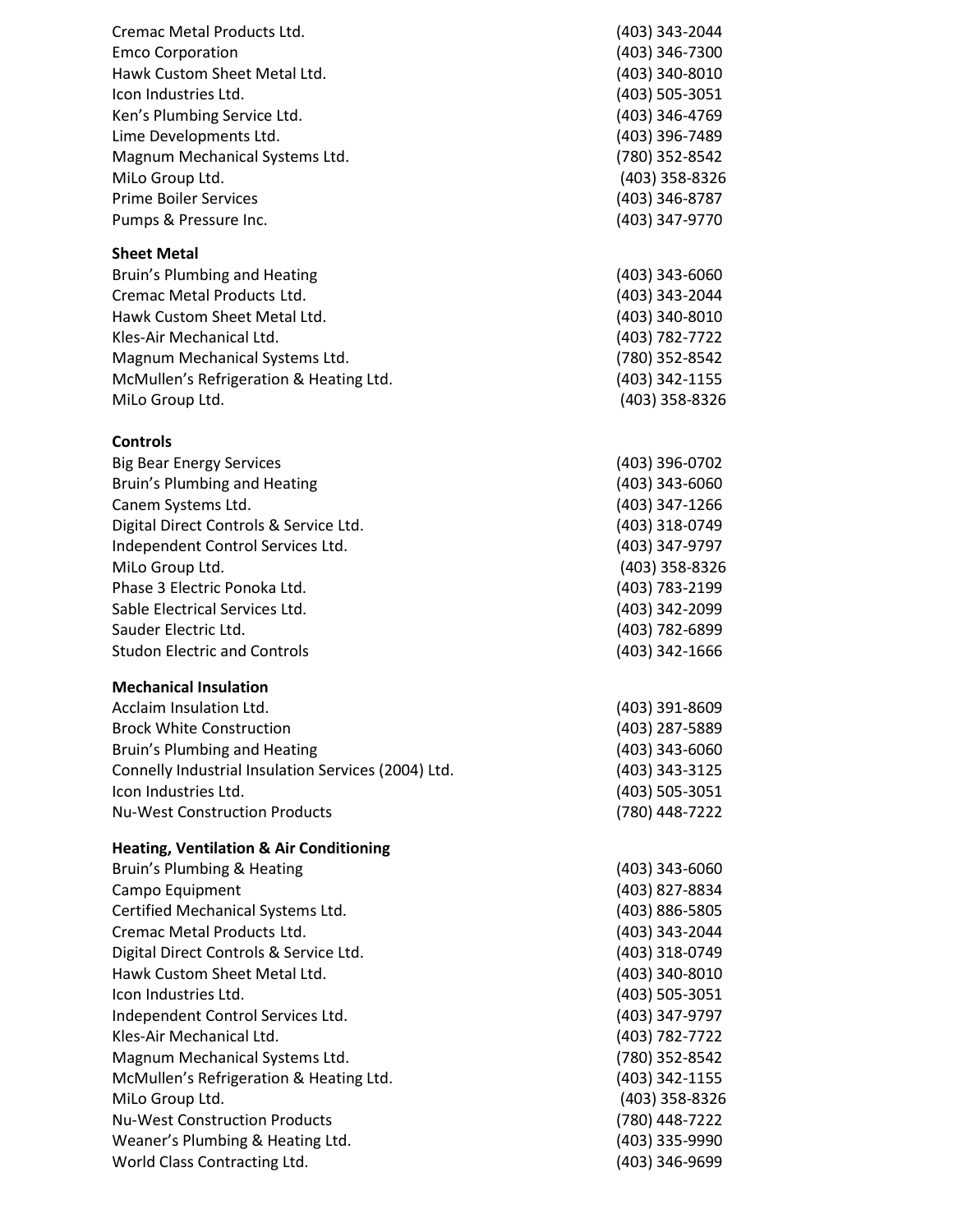| <b>Gas Fitting</b>                                          |                                  |
|-------------------------------------------------------------|----------------------------------|
| Bruin's Plumbing and Heating                                | (403) 343-6060                   |
| Icon Industries Ltd.                                        | (403) 505-3051                   |
| Lime Developments Ltd.                                      | (403) 396-7489                   |
| Magnum Mechanical Systems Ltd.                              | (780) 352-8542                   |
| MiLo Group Ltd.                                             | (403) 358-8326                   |
| <b>Prime Boiler Services</b>                                | (403) 346-8787                   |
| World Class Contracting Ltd.                                | (403) 346-9699                   |
| The Trenchless Guys Ltd.                                    | (403) 588-9098                   |
| <b>Pump Service &amp; Supply</b>                            |                                  |
| Chamco Industries Ltd.                                      | (403) 945-8134                   |
| <b>Air Compressor Service and Supply</b>                    |                                  |
| Chamco Industries Ltd.                                      | (403) 945-8134                   |
| <b>Bathroom Equipment</b>                                   |                                  |
| <b>Bath Fitter</b>                                          | (403) 998-6324                   |
| <b>Division 16</b>                                          |                                  |
| <b>Automation &amp; Controls</b>                            |                                  |
| Bar W Petroleum & Electric Inc.                             | (403) 343-1414                   |
| Sable Electrical Services Ltd.                              | (403) 342-2099                   |
| <b>Studon Electric and Controls</b>                         | (403) 342-1666                   |
| Traders Tec-Systems Controls Ltd.                           | (403) 341-3903                   |
| <b>Electrical Contractor</b>                                |                                  |
| <b>Big Bear Energy Services</b>                             | (403) 396-0702                   |
| Canem Systems Ltd.                                          | (403) 347-1266                   |
| <b>Chuck Electrical Services Inc.</b>                       | (780) 669-3202                   |
| Cunningham Electric Ltd.                                    | (403) 342-4111                   |
| Digital Direct Controls & Service Ltd.                      | (403) 318-0749                   |
| GCS Energy Services Ltd.                                    | (403) 340-8840                   |
| Hardwired Electric Inc.                                     | (403) 506-3305                   |
| HighLine Electrical Constructors Ltd.                       | (780) 452-8900                   |
| <b>Hilman Electric</b>                                      | (403) 887-2170                   |
| Luz Electric Ltd.                                           | (403) 588-0498                   |
| MiLo Group Ltd.                                             | (403) 358-8326                   |
| Modern Electric (Rocky) Inc.                                | (403) 845-3155                   |
| Olds Electric & Lighting Ltd.                               | (403) 556-0192                   |
| Phase 3 Electric Ponoka Ltd.                                | (403) 783-2199                   |
| Power-Link Technologies Ltd.                                | (780) 952-6649                   |
| Q-2 Electrical Contractors Ltd.                             | (403) 347-8381                   |
| S.C.E Electric Western Canada Ltd.                          | (403) 775-9002                   |
| Sable Electrical Services Ltd.                              | (403) 342-2099                   |
| Sauder Electric Ltd.                                        | (403) 782-6899                   |
| Sid's Electric (RD) Ltd.                                    | (403) 346-2147                   |
| <b>Studon Electric and Controls</b>                         | (403) 342-1666                   |
| Traders Tec-Systems Controls Ltd.<br>Triple A Electric Ltd. | (403) 341-3903<br>(403) 346-6156 |
|                                                             |                                  |
| <b>Instrumentation Contractor</b>                           |                                  |
| Power-Link Technologies Ltd.                                | (780) 952-6649                   |

. (403) 775 -9002

S . C .E Electric Weste rn Canada Ltd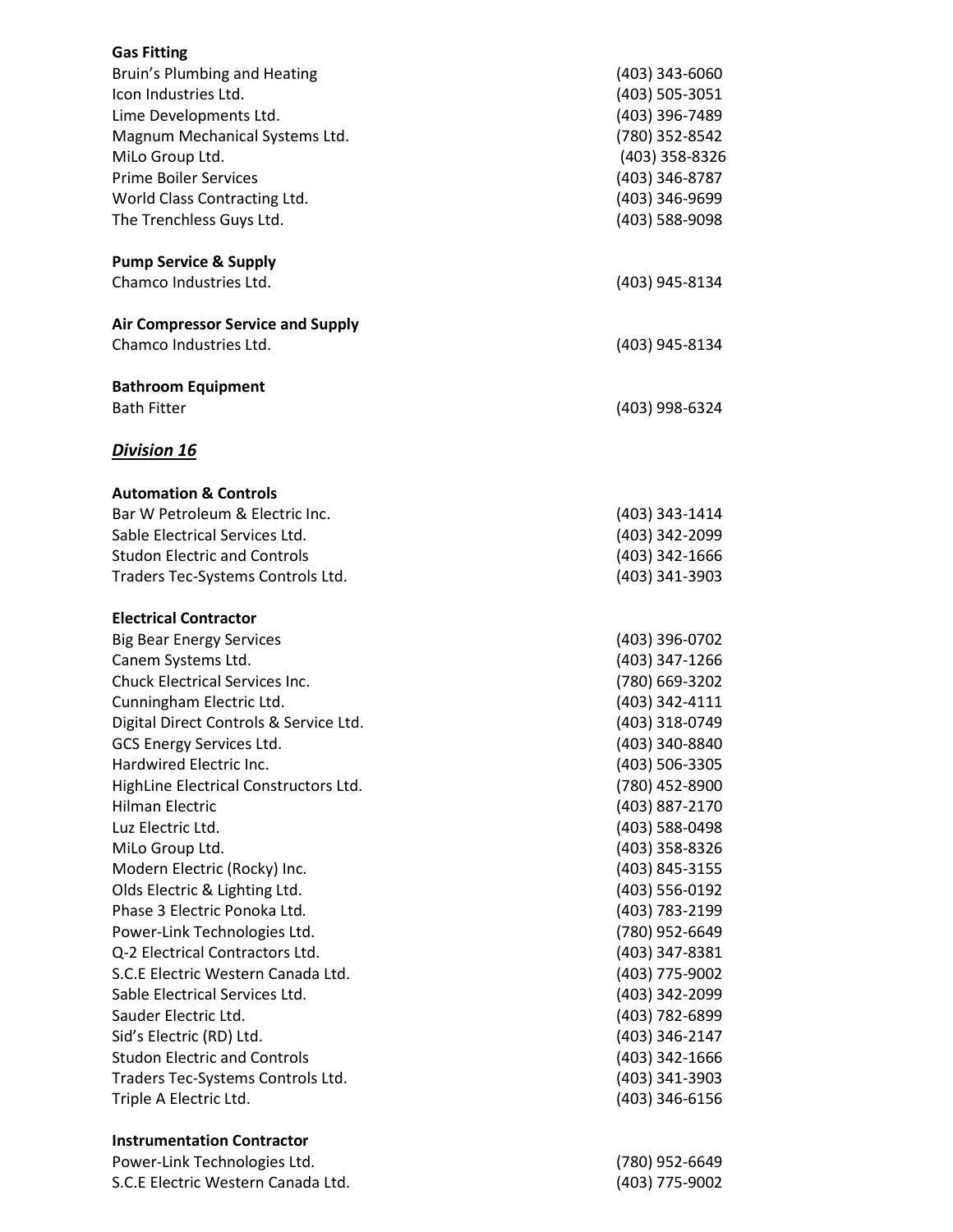| <b>Studon Electric and Controls</b>                     | (403) 342-1666 |
|---------------------------------------------------------|----------------|
| Traders Tec-Systems Controls Ltd.                       | (403) 341-3903 |
|                                                         |                |
| <b>Communications</b>                                   |                |
| <b>Big Bear Energy Services</b>                         | (403) 396-0702 |
| Canem Systems Ltd.                                      | (403) 347-1266 |
| GCS Energy Services Ltd.                                | (403) 340-8840 |
| MiLo Group Ltd.                                         | (403) 358-8326 |
| Power-Link Technologies Ltd.                            | (780) 952-6649 |
| S.C.E Electric Western Canada Ltd.                      | (403) 775-9002 |
| Sable Electrical Services Ltd.                          | (403) 342-2099 |
| <b>Telebyte Communications</b>                          | (403) 346-9966 |
| <b>Communications Contractor</b>                        |                |
| Canem Systems Ltd.                                      | (403) 347-1266 |
| <b>Underground Cable and Conduit Install</b>            |                |
| AIC Construction Ltd.                                   | (403) 272-2219 |
| <b>Big Bear Energy Services</b>                         | (403) 396-0702 |
| Canem Systems Ltd.                                      | (403) 347-1266 |
| GCS Energy Services Ltd.                                | (403) 340-8840 |
| Hardwired Electric Inc.                                 | (403) 506-3305 |
| MiLo Group Ltd.                                         | (403) 358-8326 |
| Modern Electric (Rocky) Inc.                            | (403) 845-3155 |
| North Star Trucking Ltd.                                | (403) 742-9636 |
| Power-Link Technologies Ltd.                            | (780) 952-6649 |
| Traders Tec-Systems Controls Ltd.                       | (403) 341-3903 |
| United Utilities Ltd.                                   | (403) 391-1167 |
|                                                         | (403) 335-8748 |
| Unsurpassable Construction Ltd.<br>Urban Dirtworks Inc. | (403) 887-2288 |
|                                                         |                |
| Sound & Video/ CCTV                                     |                |
| Canem Systems Ltd.                                      | (403) 347-1266 |
| Phase 3 Electric Ponoka Ltd.                            | (403) 783-2199 |
| Power-Link Technologies Ltd.                            | (780) 952-6649 |
| S.C.E Electric Western Canada Ltd.                      | (403) 775-9002 |
| <b>Telebyte Communications</b>                          | (403) 346-9966 |
| The Trenchless Guys Ltd.                                | (403) 588-9098 |
|                                                         |                |
| <b>Fire Alarms</b>                                      |                |
| Canem Systems Ltd.                                      | (403) 347-1266 |
| Hardwired Electric Inc.                                 | (403) 506-3305 |
| <b>Hilman Electric</b>                                  | (403) 887-2170 |
| MiLo Group Ltd.                                         | (403) 358-8326 |
| Modern Electric (Rocky) Inc.                            | (403) 845-3155 |
| Phase 3 Electric Ponoka Ltd.                            | (403) 783-2199 |
| Q-2 Electrical Contractors Ltd.                         | (403) 347-8381 |
| Power-Link Technologies Ltd.                            | (780) 952-6649 |
| Sable Electrical Services Ltd.                          | (403) 342-2099 |
| Sid's Electric (RD) Ltd.                                | (403) 346-2147 |
| Triple A Electric Ltd.                                  | (403) 346-6156 |
| <b>Security Systems</b>                                 |                |
| Canem Systems Ltd.                                      | (403) 347-1266 |
| Doormasters                                             | (403) 347-8670 |
| Dormakaba Canada Inc.                                   | (778) 840-3797 |
| Phase 3 Electric Ponoka Ltd.                            | (403) 783-2199 |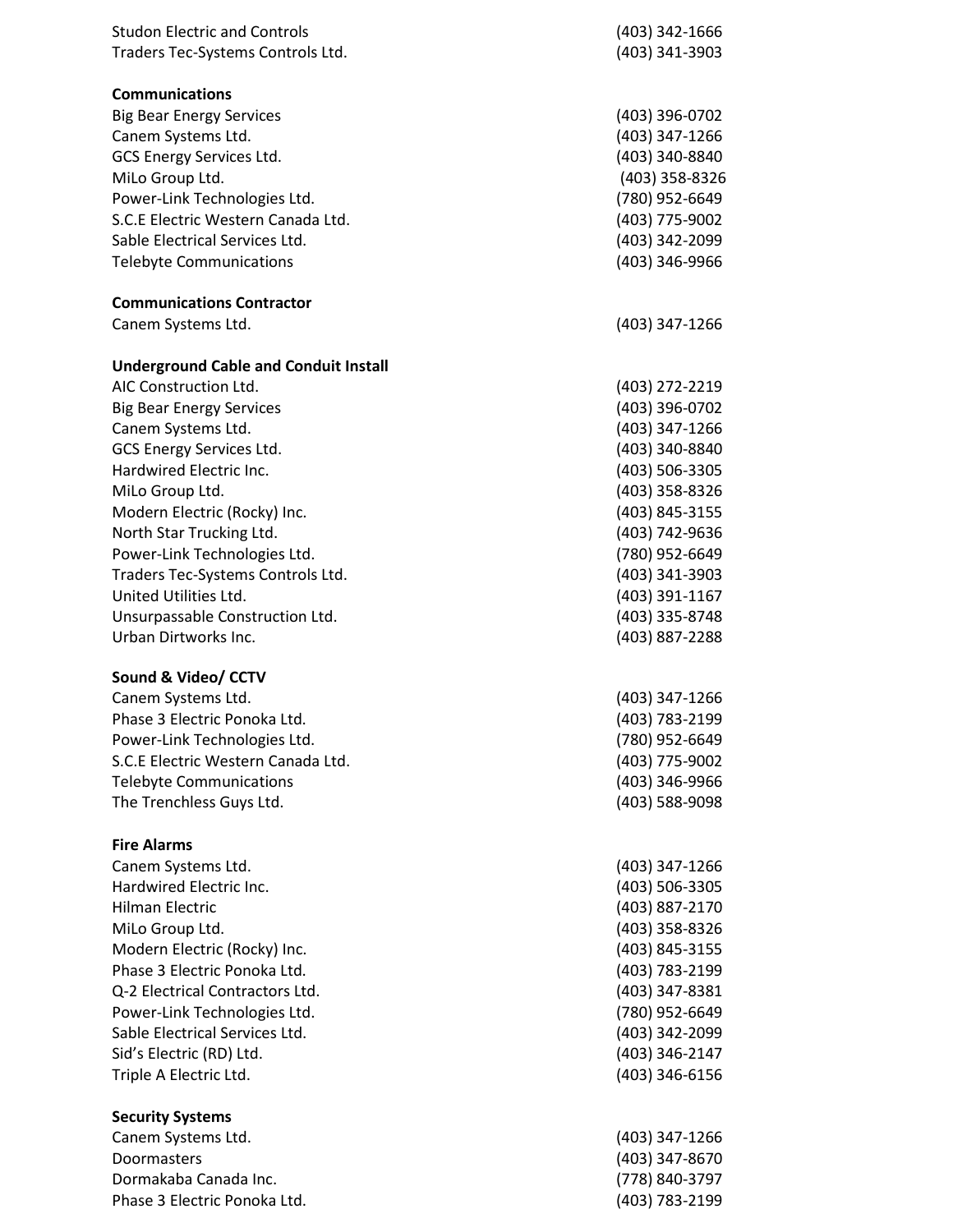| Power-Link Technologies Ltd.                          | (780) 952-6649 |
|-------------------------------------------------------|----------------|
| Red Deer Overdoor                                     | (403) 343-1316 |
| <b>Telebyte Communications</b>                        | (403) 346-9966 |
| Troy Life & Fire Safety Ltd.                          | (403) 547-1647 |
| <b>Fire Door Systems</b>                              |                |
| Doormasters                                           | (403) 347-8670 |
| <b>Red Deer Overdoor</b>                              | (403) 343-1316 |
| <b>Electrical Equipment-Supply</b>                    |                |
| <b>Collicutt Energy Services Corp.</b>                | (888) 682-6888 |
| <b>EECOL Electric</b>                                 | (403) 343-3101 |
| GCS Energy Services Ltd.                              | (403) 340-8840 |
| MiLo Group Ltd.                                       | (403) 358-8326 |
| Modern Electric (Rocky) Inc.                          | (403) 845-3155 |
| <b>NCA Northland</b>                                  | (403) 342-1555 |
| Traders Tec-Systems Controls Ltd.                     | (403) 341-3903 |
| <b>Westburne Electric</b>                             | (403) 343-2155 |
| <b>Other</b>                                          |                |
| Architecture                                          |                |
| Berry Architecture & Associates                       | (403) 314-4461 |
| Group 2 Architecture Interior Design Ltd.             | (403) 340-2200 |
| <b>JMAA Architecture Ltd.</b>                         | (403) 346-4542 |
| WSP Canada Inc.                                       | (403) 342-7650 |
| <b>Aggregate Testing</b>                              |                |
| Smith Dow & Associates Ltd. (Geotechnical Consulting) | (403) 343-6888 |
| <b>Asphalt Testing</b>                                |                |
| Smith Dow & Associates Ltd. (Geotechnical Consulting) | (403) 343-6888 |
| <b>Concrete Testing</b>                               |                |
| Smith Dow & Associates Ltd. (Geotechnical Consulting) | (403) 343-6888 |
| <b>Corporate Training/Professional Development</b>    |                |
| Red Deer Polytechnic                                  | (403) 342-3300 |
| <b>Daylighting</b>                                    |                |
| Airforced Daylighting Ltd.                            | (403) 341-3262 |
| <b>Directional Drilling</b>                           |                |
| <b>Direct Horizontal Drilling</b>                     | (780) 960-6037 |
| THS Septic and Civil Solutions                        | (403) 844-2559 |
| United Utilities Ltd.                                 | (403) 391-1167 |
| Watson Welding Ltd.                                   | (403) 742-9796 |
| <b>Dock Levelers</b>                                  |                |
| Doormasters                                           | (403) 347-8670 |
| <b>Red Deer Overdoor</b>                              | (403) 343-1316 |
| <b>Environment</b>                                    |                |
| Crow Enterprises Ltd.                                 | (780) 789-3721 |
| <b>Erosions + Sediment Control</b>                    |                |
| <b>Big Bear Energy Services</b>                       | (403) 396-0702 |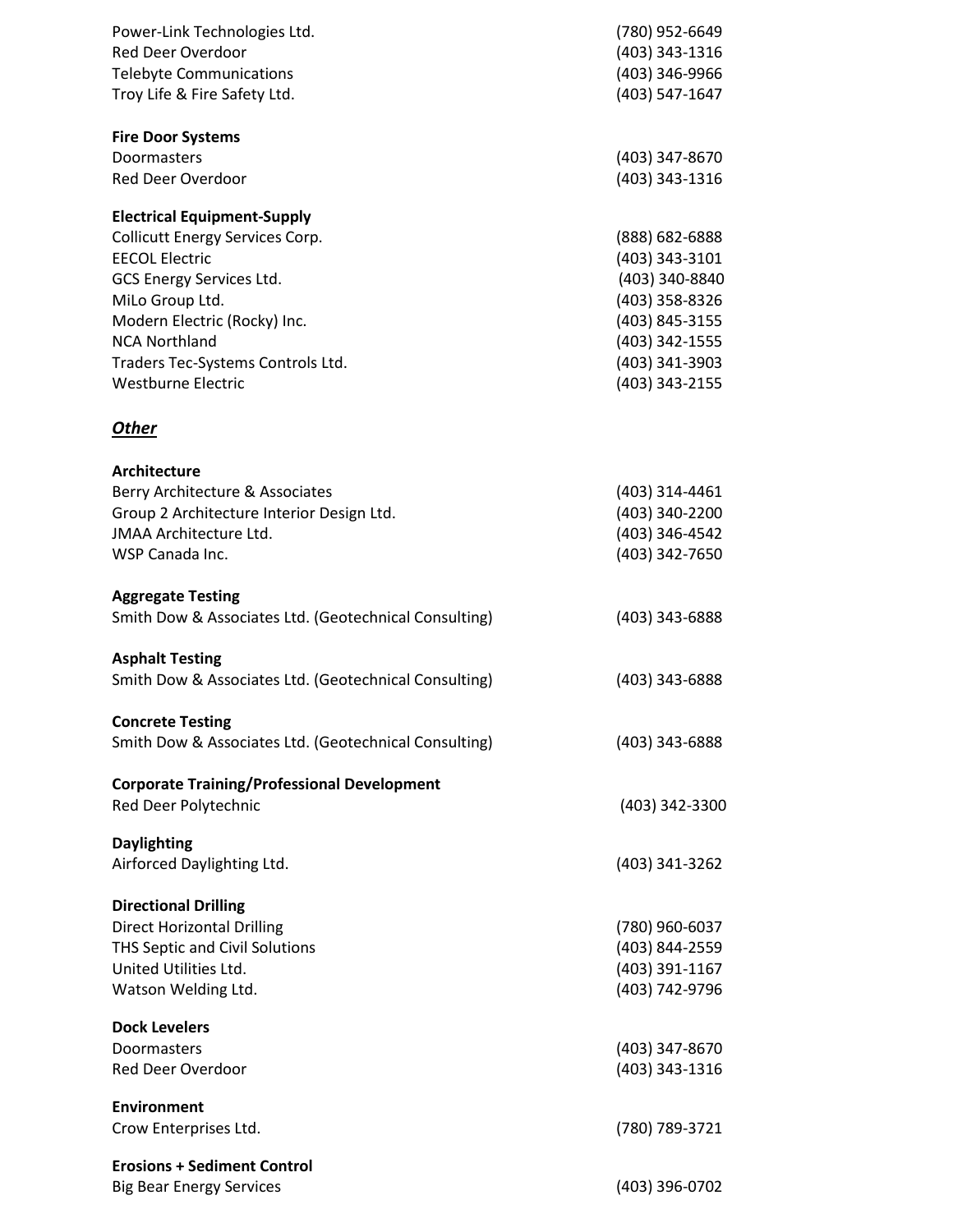| <b>Brock White Construction</b>                       | (403) 287-5889 |
|-------------------------------------------------------|----------------|
| Frontier Construction Products Ltd.                   | (780) 789-3666 |
| GCS Energy Services Ltd.                              | (403) 340-8840 |
| Lakeview Contracting Inc.                             | (403) 340-2778 |
| Pisces Environmental Consulting Services Ltd.         | (403) 588-0520 |
| United Utilities Ltd.                                 | (403) 391-1167 |
| Vince Walker Construction Ltd.                        | (403) 586-4193 |
| Wellworks Energy Services Inc.                        | (403) 507-0982 |
| Wood Environment & Infrastructure Solutions           | (403) 343-8566 |
| <b>Engineering</b>                                    |                |
| Allnorth Consultants Ltd.                             | (403) 887-7379 |
| Force Copps Piling Inc.                               | (403) 341-0030 |
| Group 2 Architecture Interior Design Ltd.             | (403) 340-2200 |
| J.T. Setters & Sons Construction                      | (403) 346-4937 |
| ParklandGeo Ltd.                                      | (403) 343-2428 |
| <b>Standard West Steel</b>                            | (403) 358-4227 |
| Stantec Consulting Ltd.                               | (403) 341-3320 |
| Tagish Engineering Ltd.                               | (403) 346-7710 |
| Tetra Tech Canada Inc.                                | (403) 723-5974 |
| Williams Engineering Canada Inc.                      | (403) 755-4063 |
| Wood Environment & Infrastructure Solutions           | (403) 343-8566 |
| WSP Canada Inc.                                       | (403) 342-7650 |
|                                                       |                |
| <b>Environmental Monitoring</b>                       |                |
| Pisces Environmental Consulting Services Ltd.         | (403) 588-0520 |
| <b>Environmental Permitting</b>                       |                |
| Pisces Environmental Consulting Services Ltd.         | (403) 588-0520 |
| Eavestrough                                           |                |
| A.C.T. Home Services Inc.                             | (780)352-7663  |
| <b>Gentek Building Products</b>                       | (403) 506-4990 |
| <b>Educational Institution</b>                        |                |
| Red Deer College (Trades Department)                  | (403) 342-3450 |
| <b>Financial Institutions/Audit/Accounting</b>        |                |
| Arthur J. Gallagher Canada Limited                    | (403) 299-1694 |
| <b>Building Cost Associates (BCA) Canada</b>          | (403) 352-9065 |
| <b>BDO Canada LLP</b>                                 | (403) 342-2500 |
| <b>Business Development Bank of Canada</b>            | (403) 340-4263 |
| CGL Tax Ltd.                                          | (403) 986-3829 |
| Hill & Associate Wealth Management                    | (403) 252-5148 |
| <b>MNP LLP</b>                                        | (403) 346-8878 |
| Olsen Joly LLP                                        | (403) 342-2248 |
| Pivotal LLP CPA                                       | (403) 347-2226 |
| Royal Bank of Canada                                  | (403) 314-2941 |
| RSM Canada                                            | (403) 347-3766 |
| TD Canada Trust                                       | (403) 357-1871 |
| <b>Foundation Inspections</b>                         |                |
| Smith Dow & Associates Ltd. (Geotechnical Consulting) | (403) 343-6888 |
| <b>Foundation Soil Testing</b>                        |                |
| Smith Dow & Associates Ltd. (Geotechnical Consulting) | (403) 343-6888 |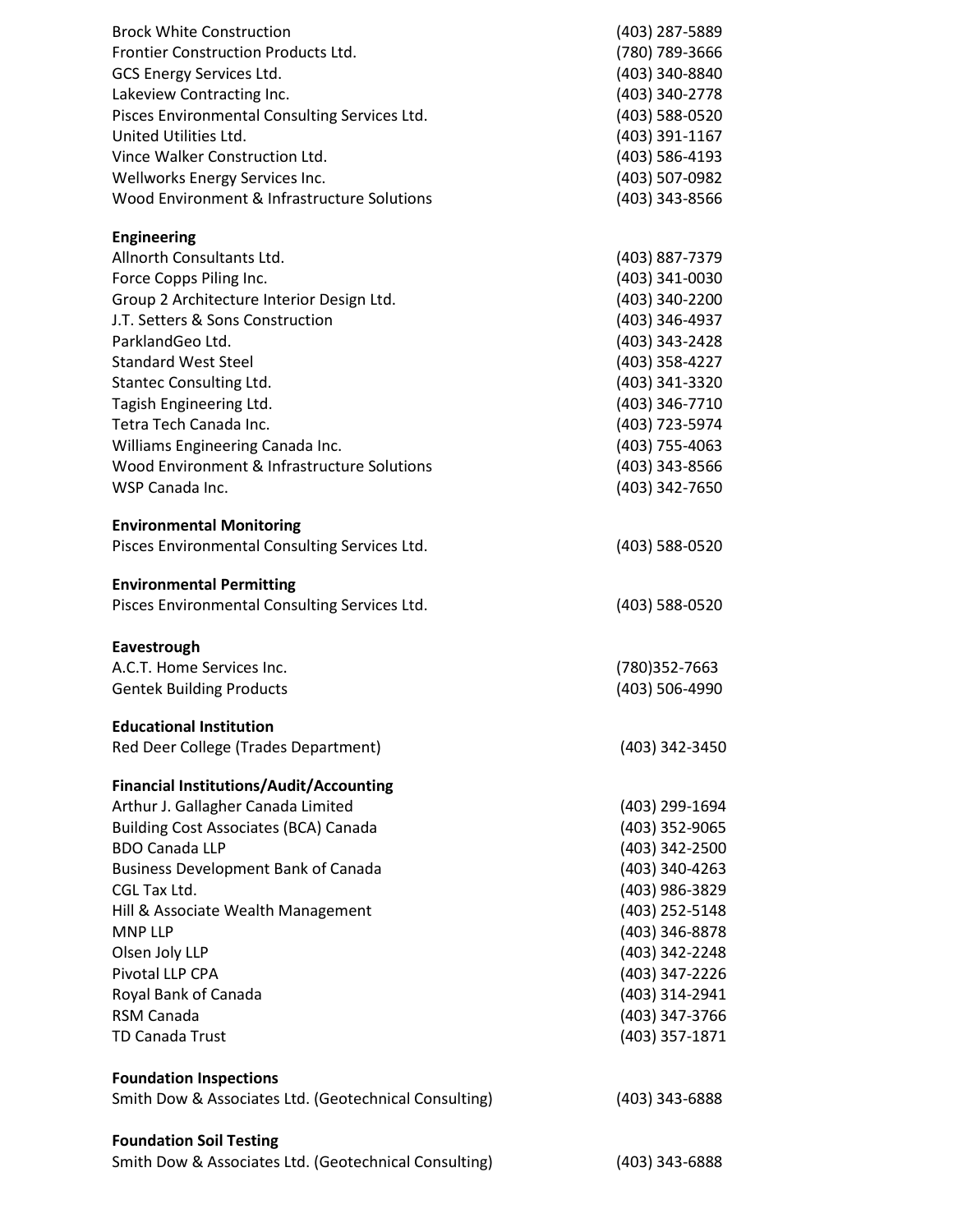| <b>Foundation Underpinning</b><br>Smith Dow & Associates Ltd. (Geotechnical Consulting)                                                                                                                                                                                                                                                           | (403) 343-6888                                                                                                                                                 |
|---------------------------------------------------------------------------------------------------------------------------------------------------------------------------------------------------------------------------------------------------------------------------------------------------------------------------------------------------|----------------------------------------------------------------------------------------------------------------------------------------------------------------|
| <b>Geo-Membranes</b><br><b>Big Bear Energy Services</b><br><b>Brock White Construction</b><br><b>BTO Contracting Ltd.</b>                                                                                                                                                                                                                         | (403) 396-0702<br>(403) 287-5889<br>(780) 999-1745                                                                                                             |
| <b>Geo-Synthetics</b><br><b>Brock White Construction</b><br>BTO Contracting Ltd.<br>Frontier Construction Products Ltd.                                                                                                                                                                                                                           | (403) 287-5889<br>(780) 999-1745<br>(780) 789-3666                                                                                                             |
| <b>Geotechnical Engineering</b><br>Allnorth Consultants Ltd.<br>Smith Dow & Associates Ltd. (Geotechnical Consulting)<br>Wood Environment & Infrastructure Solutions                                                                                                                                                                              | (403) 887-7379<br>(403) 343-6888<br>(403) 343-8566                                                                                                             |
| Hauling-Aggregate/Sand & Gravel/Snow                                                                                                                                                                                                                                                                                                              |                                                                                                                                                                |
| <b>Health &amp; Fitness</b><br><b>Motion Fitness</b>                                                                                                                                                                                                                                                                                              | $(306)$ 975-1003                                                                                                                                               |
| Hotels/Inns<br>Days Inn Red Deer<br>Radisson Hotel & Convention Centre Red Deer                                                                                                                                                                                                                                                                   | (403) 340-3297<br>(403) 357-1101                                                                                                                               |
| <b>Hydroponic Piping</b><br><b>Big Bear Energy Services</b><br>Bruin's Plumbing and Heating<br>Cremac Metal Products Ltd.<br>Icon Industries Ltd.<br>Ken's Plumbing Service Ltd.<br><b>Prime Boiler Services</b>                                                                                                                                  | (403) 396-0702<br>$(403)$ 343-6060<br>(403) 343-2044<br>(403) 505-3051<br>(403) 346-4769<br>(403) 346-8787                                                     |
| <b>Hydrovac</b><br><b>Big Bear Energy Services</b><br>The Trenchless Guys Ltd.                                                                                                                                                                                                                                                                    | (403) 396-0702<br>(403) 588-9098                                                                                                                               |
| <b>Industrial Sandblasting &amp; Coating</b><br>Hall Industrial Contracting Ltd.<br>Wellworks Energy Services Inc.                                                                                                                                                                                                                                | (403) 885-8885<br>(403) 507-0982                                                                                                                               |
| <b>Insurance/Bonds</b><br>Arthur J. Gallagher Canada Limited<br>BFL Canada Insurance Services Inc.<br>Hub International Phoenix Insurance Brokers of Red Deer<br>Ing & McKee Insurance Ltd.<br>Marsh Canada Ltd.<br><b>Mycor Insurance Solutions</b><br>Rogers Insurance Ltd.<br><b>Western Financial Group</b><br>Wilson M. Beck Insurance Group | (403) 299-1694<br>(587) 951-0168<br>(403) 309-3770<br>(403) 346-5547<br>(587) 341-0887<br>(866) 286-9267<br>(403) 342-5074<br>(403) 347-2692<br>(403) 357-6708 |
| <b>Interior Products/Supplies</b><br>Canadian Closet                                                                                                                                                                                                                                                                                              | (403) 309-6894                                                                                                                                                 |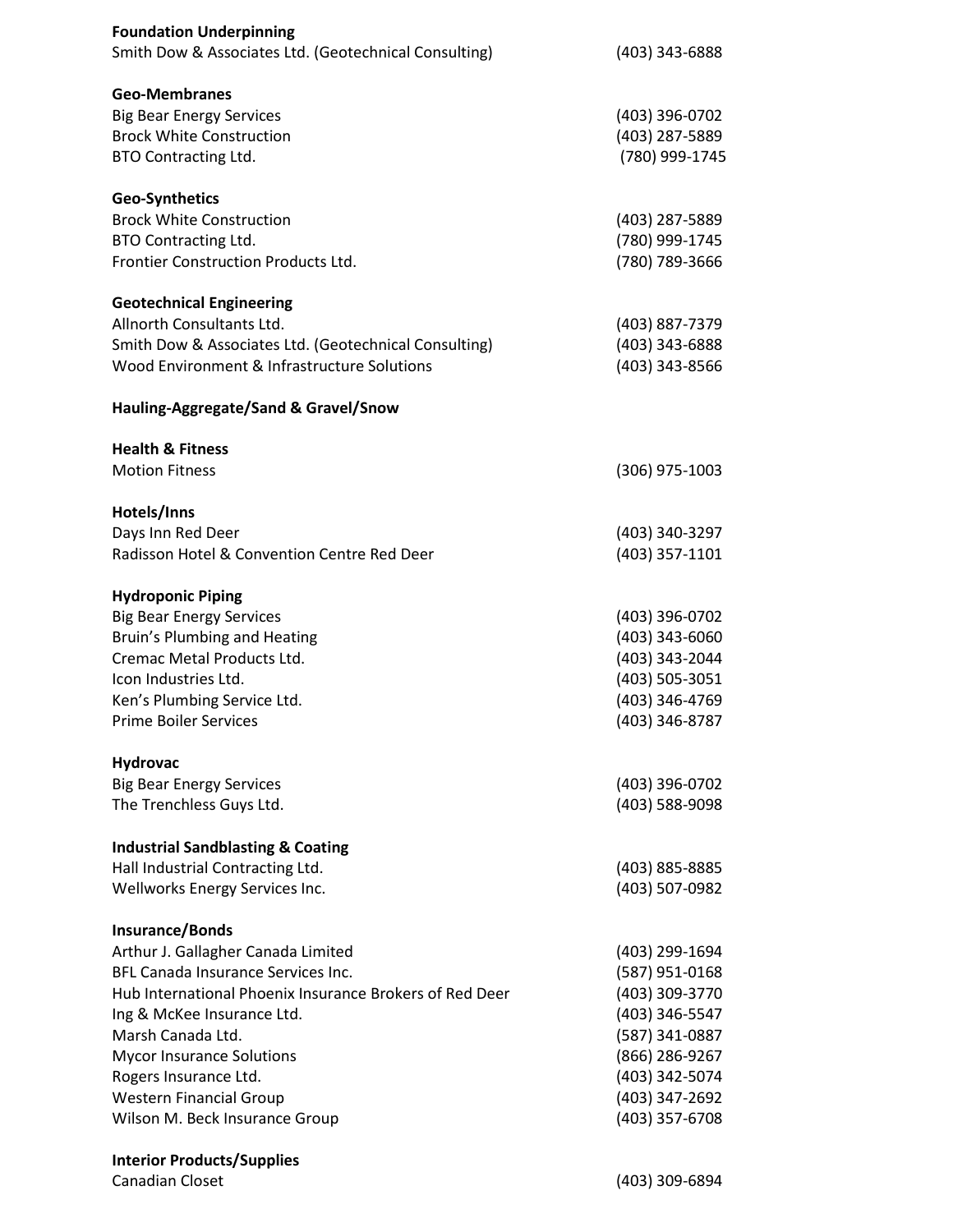| <b>Irrigation</b><br><b>Big Bear Energy Services</b>                      | (403) 396-0702                   |
|---------------------------------------------------------------------------|----------------------------------|
| EVI Holdings Ltd.<br>Southern Irrigation                                  | (780) 628-2207<br>(403) 346-0043 |
| <b>Land Surveyors</b>                                                     |                                  |
| <b>Compass Geomatics</b>                                                  | (403) 365-0111                   |
| Tetra Tech Canada Inc.                                                    | (403) 723-5974                   |
| <b>Legal Services</b>                                                     | (403) 346-5591                   |
| <b>Johnston Ming Manning</b><br><b>Watson Construction Law</b>            | (403) 392-8208                   |
|                                                                           |                                  |
| <b>Liners</b>                                                             |                                  |
| <b>Big Bear Energy Services</b>                                           | (403) 396-0702                   |
| <b>Brock White Construction</b>                                           | (403) 287-5889                   |
| BTO Contracting Ltd.                                                      | (780) 999-1745                   |
| Wood Environment & Infrastructure Solutions                               | (403) 343-8566                   |
| Manufacturer Office Structures/Site Trailers/ Metal Lockers               |                                  |
| Abel Corporation                                                          | (403) 782-7293                   |
| Allmar Inc.                                                               | (403) 347-6332                   |
| <b>Metal Toilet Partitions</b>                                            |                                  |
| Allmar Inc.                                                               | (403) 347-6332                   |
| <b>Budal Construction</b>                                                 | (403) 342-1410                   |
| <b>Municipality/Government</b>                                            |                                  |
| City of Lacombe                                                           | (403) 782-1254                   |
| City of Red Deer                                                          | (403) 342-8190                   |
| Red Deer County                                                           | (403) 350-2170                   |
| <b>Piping Systems</b>                                                     |                                  |
| AIC Construction Ltd.                                                     | (403) 272-2219                   |
| <b>Big Bear Energy Services</b>                                           | (403) 396-0702                   |
| Icon Industries Ltd.                                                      | (403) 505-3051                   |
| Magnum Mechanical Systems Ltd.                                            | (780) 352-8542                   |
| <b>Prime Boiler Services</b>                                              | (403) 346-8787                   |
| Urban Dirtworks Inc.<br>Watson Welding Ltd.                               | (403) 887-2288<br>(403) 742-9796 |
| Wellworks Energy Services Inc.                                            | (403) 507-0982                   |
|                                                                           |                                  |
| <b>Portable Toilets and Cabana Can</b><br><b>Big Bear Energy Services</b> | (403) 396-0702                   |
| CCT Bins Inc.                                                             | (403) 392-4016                   |
| Environmental 360 Solutions (Alberta Ltd)                                 | (403) 352-3297                   |
| Go Services Inc./Potty Go Rentals                                         | (403) 342-9950                   |
| <b>Post-Construction Cleaning</b>                                         |                                  |
| A&B Exterior Ltd.                                                         | (780) 717-1487                   |
| <b>Big Bear Energy Services</b>                                           | (403) 396-0702                   |
| Valley City Demolition (Selective / Interior)                             | (403) 588-0791                   |
| <b>Project Planning Software</b>                                          |                                  |
| Procore Technologies                                                      | (647) 955-5002                   |